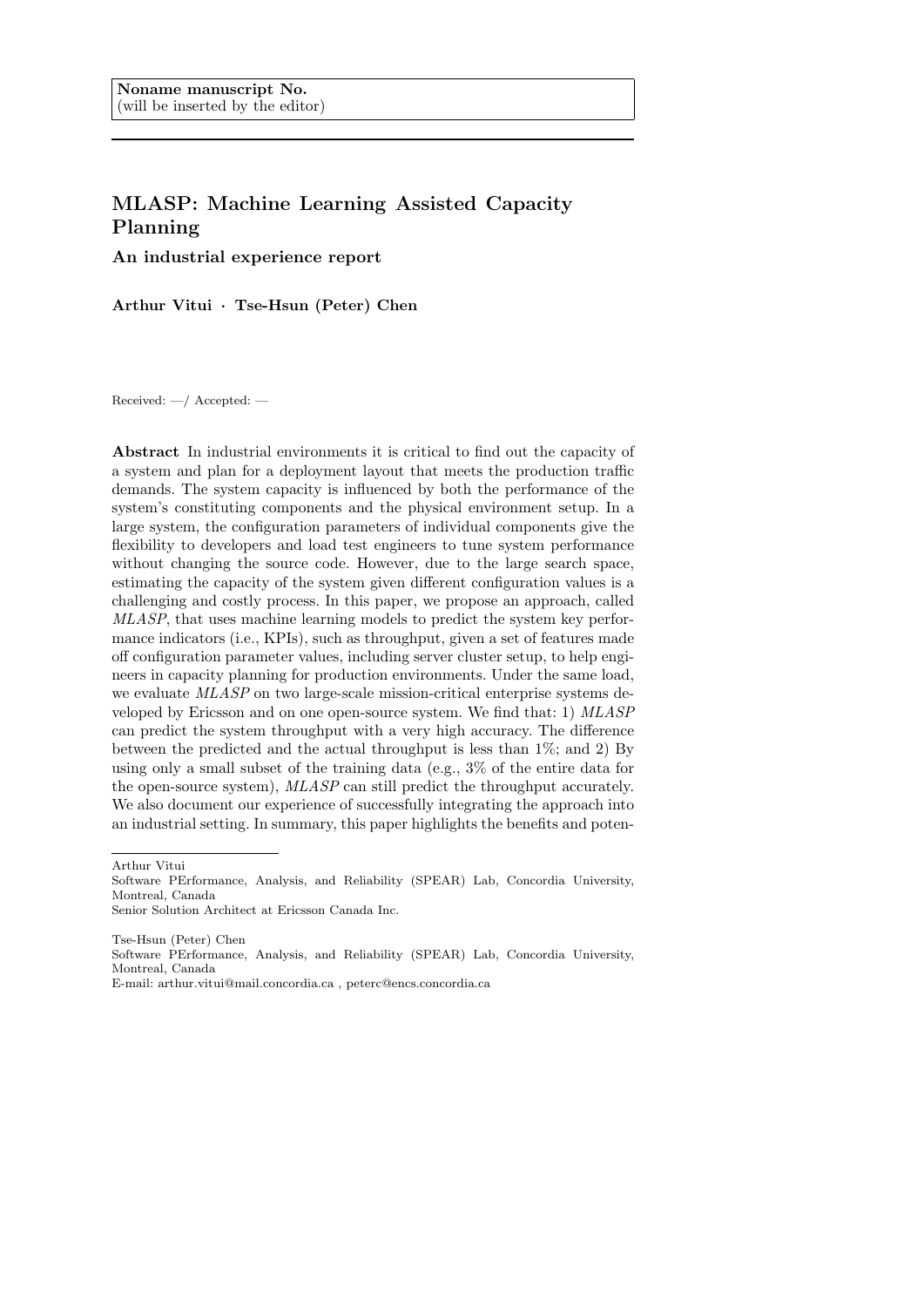tial of using machine learning models to assist load test engineers in capacity planning.

Keywords Load Testing, Capacity Testing, Performance Testing, Machine Learning, Deep Learning

## 1 Introduction

Modern large-scale systems, such as telecommunications systems (e.g., Ericsson) and e-commerce websites (e.g., Amazon.com), need to handle millions of concurrent user requests. Any unexpected load-related issues, such as the surge in loads during Black Friday causing the system to crash, may cost these companies millions or even billions of dollars [\(FastCompany, 2016\)](#page-29-0). Thus, capacity planning, which estimates the amount of load that the system can handle and the expected performance, becomes a critical activity in the quality assurance process of such systems.

To determine system capacity, load testing is a key step in the overall process. The goal of load testing is to ensure that the system behaves correctly under load (e.g., simulated real world usage), and help load test engineers and developers evaluate system performance and capacity [\(Jiang and Hassan,](#page-29-1) [2015\)](#page-29-1). Due to the complexity of modern large-scale systems and deployment methods, developers often provide configuration parameters for additional flexibility. Load test engineers would execute the same load against the system under different settings to analyze the system's behaviour and the expected performance [\(Chen et al., 2017\)](#page-29-2). Developers or load test engineers can change the values of configuration parameters to adjust system performance (e.g., increase the size of thread pools) without changing the source code. When tuning the parameter values, load test engineers also need to consider different deployment (e.g., horizontal scaling by adding more worker nodes) or hardware configuration (e.g., vertical scaling by adding more computation power) settings that the customers employ.

However, it is impossible for load test engineers to cover all the configuration settings in load tests. Large-scale software systems may contain several components and each component may have up to hundreds of configurable parameters and deployment settings [\(Ha and Zhang, 2019;](#page-29-3) [Li et al., 2018\)](#page-30-0). Due to limited resources and time constraints before releases, it is impossible and impractical to perform load testing on all the possible combinations of configuration parameter values to provide a comprehensive overview of the system capacity [\(Guo et al., 2013,](#page-29-4) [2017;](#page-29-5) [Ha and Zhang, 2019\)](#page-29-3). In practice, load test engineers often only test a handful combination of configuration parameter values under the default deployment setting, and their selection process remains ad hoc [\(Li et al., 2018\)](#page-30-0). For example, load test engineers often use a set of default configuration parameter values supplied by the developers, and may only marginally modify some values during load tests. Such configuration tuning is inefficient and largely depend on load test engineers' domain knowledge of the systems, and whether such knowledge is up to date as systems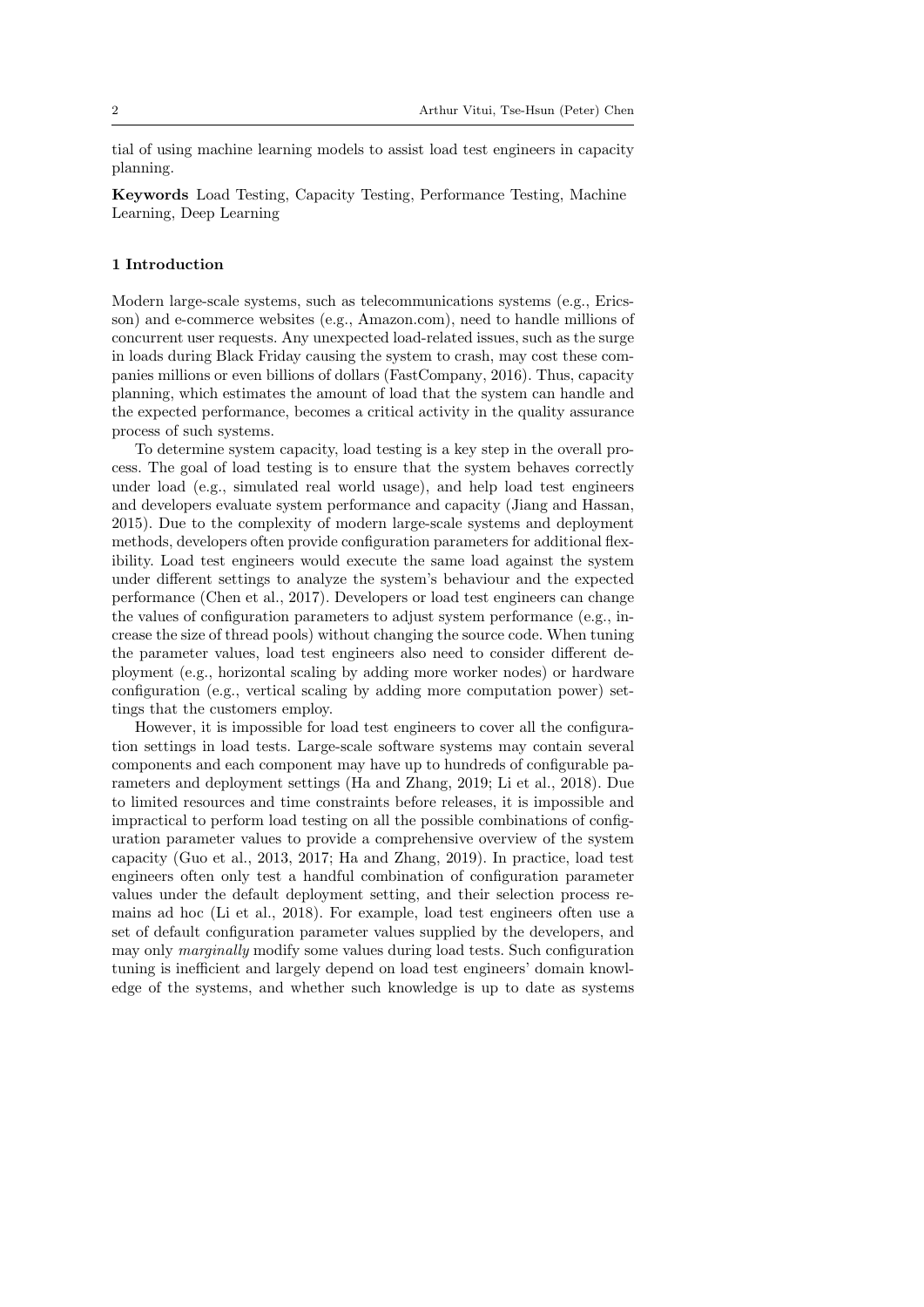evolve. Failure to understand the effect of the parameter values on the system capacity under a certain deployment setting may result in load-related issues (e.g., low response time or even crashes), underutilization of the resources, or violation of the service level agreement [\(Chen et al., 2016;](#page-29-6) [Yin et al., 2011\)](#page-31-0).

Many prior studies [\(Bao et al., 2018a;](#page-28-0) [Guo et al., 2013,](#page-29-4) [2017;](#page-29-5) [Ha and](#page-29-3) [Zhang, 2019;](#page-29-3) [Sayyad et al., 2013\)](#page-30-1) have proposed techniques to find the optimal parameter values and maximize performance. However, there are major differences between parameter optimization and capacity planning. Parameter optimization often focuses on finding the optimal performance of a single instance of a system (e.g., on one machine) using a relatively smaller load (e.g., within seconds). Capacity planning, on the other hand, often focuses on finding the system's capacity, such as the key performance indicator (KPI), given a load, system configuration, and deployment setting. Customers or product managers may want to know the system's KPI when more worker nodes are added to the system (e.g., for service level agreement), and what is the system KPI under a specific set of parameter values (e.g., to provide a tuning guideline to customers). Therefore, capacity planning is often used in a larger test environment involving a production-like deployment setting and long running load.

In this paper, we propose an approach, called *MLASP*, that uses machine learning models for capacity planning and prediction. In particular, MLASP predicts the system capacity (i.e., throughput) given a set of configuration parameter values (including cluster specific information such as environment and deployment settings). MLASP is used to assist load test engineers at Ericsson in capacity planning and load testing. The results from the models also produce empirical responses to customers and developers, who may ask why certain values are being used in a particular configuration setting and to provide a performance estimation calculator (e.g., for service level agreement or system tuning guideline). To train the models,  $MLASP$  requires load test engineers to run a number of load tests, each with varied configuration parameter values (including cluster information) and under the same load. The set of configuration parameter values and the corresponding throughput are used as training set for the machine learning models. MLASP uses a non-intrusive approach to collect the input data to the model by only querying available application programming interfaces (i.e., using JMX or other existing API based interfaces), or through log parsing. Therefore, MLASP adds minimal overhead to the system and does not affect the load test results.

We evaluate  $MLASP$  on two large-scale mission-critical enterprise systems that are developed by Ericsson. The systems handle millions of concurrent users around the world on a daily basis. Due to the non-disclosure agreement (NDA), we can disclose only limited details of the experiment results as well as about what the enterprise systems are. Therefore, we also conduct our experience on an open-source system. For the open-source system, we use Apache Kafka [\(Apache, 2019\)](#page-28-1), a popular open-source message streaming system. We selected Kafka due to its internal architecture design, as it can scale both vertically and horizontally, which is similar to the systems developed by Ericsson.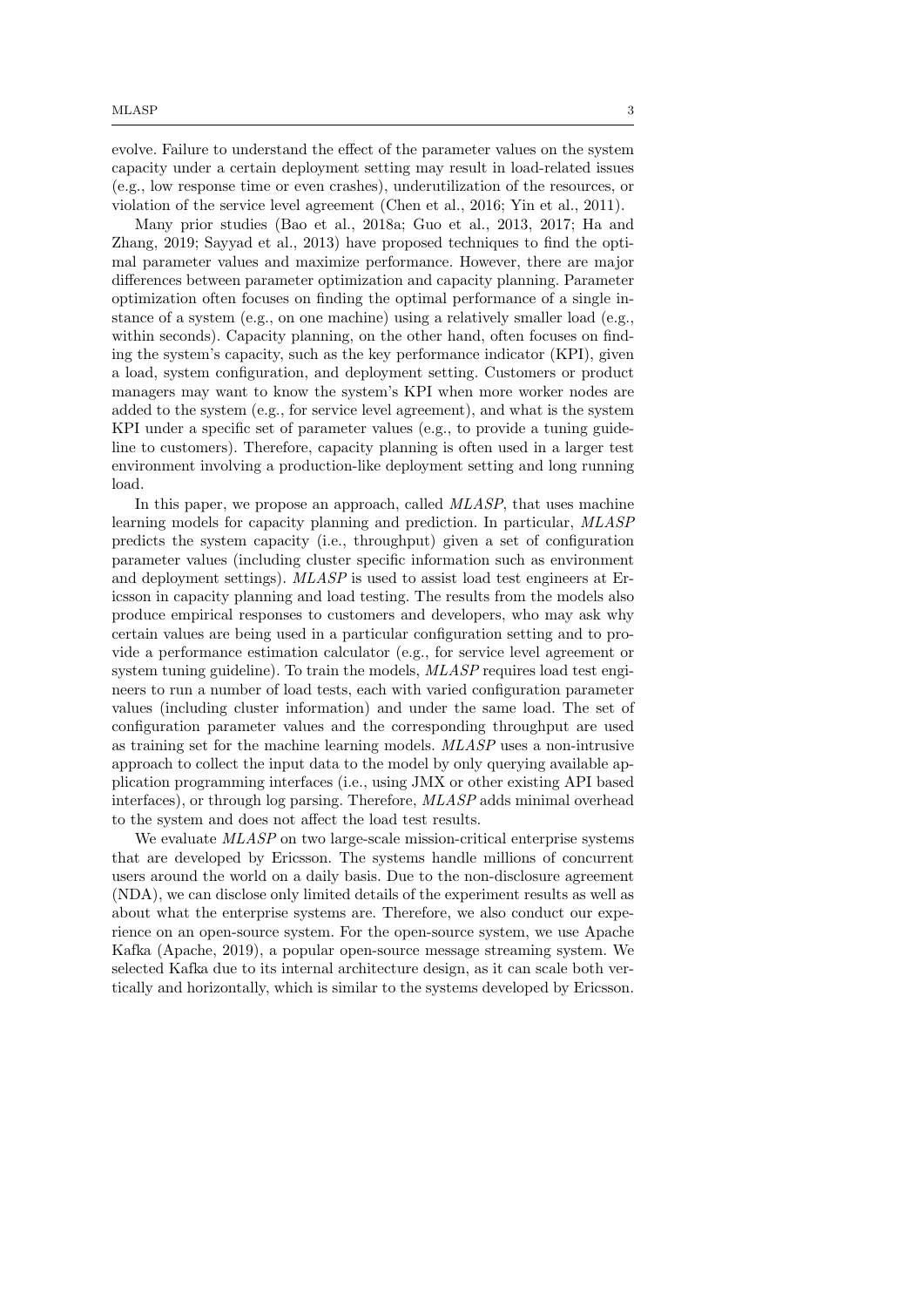However, the Ericsson systems are much more complex and are a conglomerate of different applications. We execute the load tests in all studied systems with varied configuration parameter values. Our experiment results on the open source system show similar trends as the ones uncovered with our industrial partner. We also made the test results from the open-source systems publicly available online [\(MLASP, 2020\)](#page-30-2).

We evaluate *MLASP* by answering the following research questions:

– RQ1: What is the prediction accuracy on the system throughput given varied system configuration parameter values?

We evaluate the performance of six machine learning algorithms: random forest, XGBoost trees, Multi-Layer-Perceptron (MLP) Neural Networks, Convolutional Neural Networks (CNN), Long Short-Term Memory (LSTM) Neural Networks, and Linear Regression. We find that models such as XGBoost achieve a low mean absolute percentage error (e.g., 1% to 3%) when evaluating the models on a test dataset.

– RQ2: What is the prediction accuracy by training the models using a small number of test runs with different configuration parameter values?

We find that by using a small subset of the training data (e.g.,  $3\%$  of the data used in RQ1 for the open-source system), the models can still achieve a low mean absolute percentage error, with the best model achieving 1 to 2.7%. We also find that XGBoost gives the most stable results among all the evaluated models when the training data is small.

In summary, the paper makes the following contributions:

- We propose an approach,  $MLASP$ , to model the throughput of the system given difference sets of configuration parameter values. We use a nonintrusive data collection approach that makes MLASP easier to be adopted in practice and has minimal performance impact.
- We evaluate the performance of six machine learning algorithms. We find that algorithms such as XGBoost and Multi-Layer Perceptron give great prediction results, while the results vary for other algorithms. In particular, the results from XGBoost are the most stable among all evaluated algorithms.
- We discuss our experience on integrating  $MLASP$  in an industrial setting. The prototype of  $MLASP$  is now used by our industrial partner to assist load test engineers with capacity planning.
- We make our test execution data for the open source system publicly available [\(MLASP, 2020\)](#page-30-2), which contains 900 test runs with a total machine time of over 18 days.

Paper organization. Section [2](#page-4-0) provides motivating examples of our approach. Section [3](#page-5-0) describes the studied systems and case study setup. Section [4](#page-9-0) describes our methodology including model building and tuning. Section [5](#page-13-0) presents the results of our case study by answering two research questions. Section [6](#page-22-0) discusses the lessons that we learned and our experience on integrating our approach in an industrial setting. Section [7](#page-25-0) discusses the threats to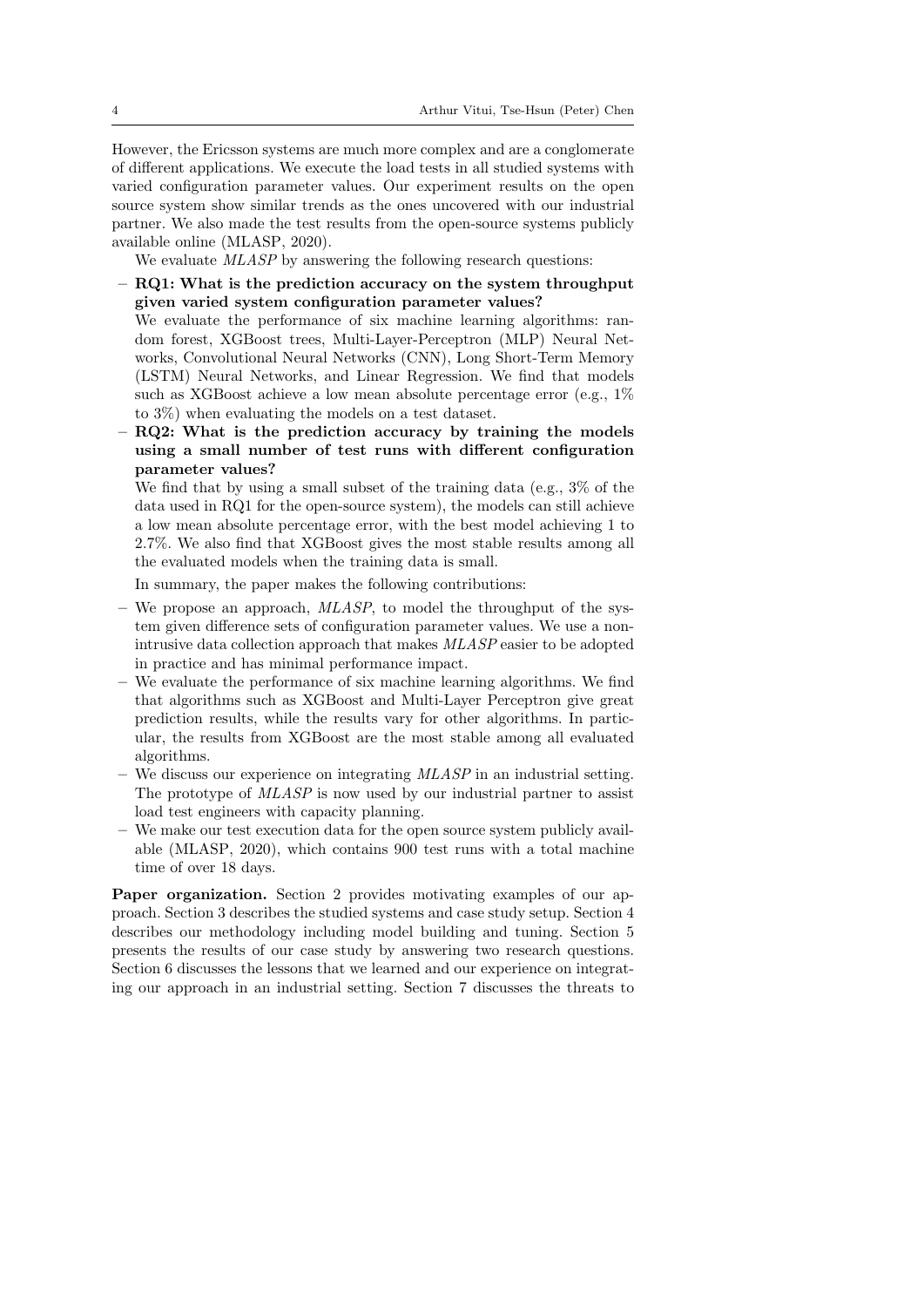the validity of our findings. Section [8](#page-26-0) surveys related work. Finally, Section [9](#page-27-0) concludes the paper.

#### <span id="page-4-0"></span>2 Motivating Examples

In this section, we discuss the challenges that Ericsson faces in the process of production capacity planning by using motivating examples.

Dave is a load test engineer working at Ericsson Inc. Dave's task is to test and verify the capacity of the systems in a short period of time, since Ericsson has a short release cycle  $(i.e., six weeks<sup>1</sup>)$  $(i.e., six weeks<sup>1</sup>)$  $(i.e., six weeks<sup>1</sup>)$ . The software development teams at Ericsson rely on Dave's test results to ensure that the new release can be deployed in production and provide an updated service level agreement (SLA) if needed. Hence, delays in Dave's test schedule may delay the release of the systems. However, it is difficult for Dave to run a comprehensive load test within the given time frame due to the complexity of the systems and hundreds of performance-related configurations.

The systems at Ericsson are composed of several components, where each component is maintained by many developers and has millions or hundreds of millions of lines of code. Depending on the situation, components may be grouped together under the same or across several application servers, which may be distributed across multiple different computing nodes, for redundancy and increased capacity (throughput) purposes. In some cases, the redundancy is geographically distributed across different data centres. To increase the flexibility of the systems, each component has various configuration parameters that may affect the systems' performance and capacity (both at single instance and cluster values). Dave needs to estimate the capacity of the system by taking into account both the hardware setting and configuration values to provide a performance guideline that fulfills the service level agreements expected by the customer.

On one hand, Dave does not know how each configuration parameter (or a combination of various configuration parameters) affects the overall system performance. He relies on the default values provided by the development teams. On the other hand, developers may not know what type of hardware (or virtualisation technology) will be used for running the software in production environments. As also discussed in a prior study [\(Li et al., 2018\)](#page-30-0), developers sometimes may not even know the effects of a combination of configuration parameter values. Therefore, they may provide the values based on guessing and/or previous experience from similar projects. Given the time constraints for testing, Dave cannot afford to tune all the configuration parameters. Dave needs to rely on his experience for testing the most significant parameters. After choosing an initial set of configuration parameter values, Dave needs to further perform endurance testing to ensure that the systems perform normally under load, using the earlier determined configuration parameter values.

<span id="page-4-1"></span><sup>1</sup> https://www.ericsson.com/en/press-releases/2017/9/ericsson-offers-continuoussoftware-updates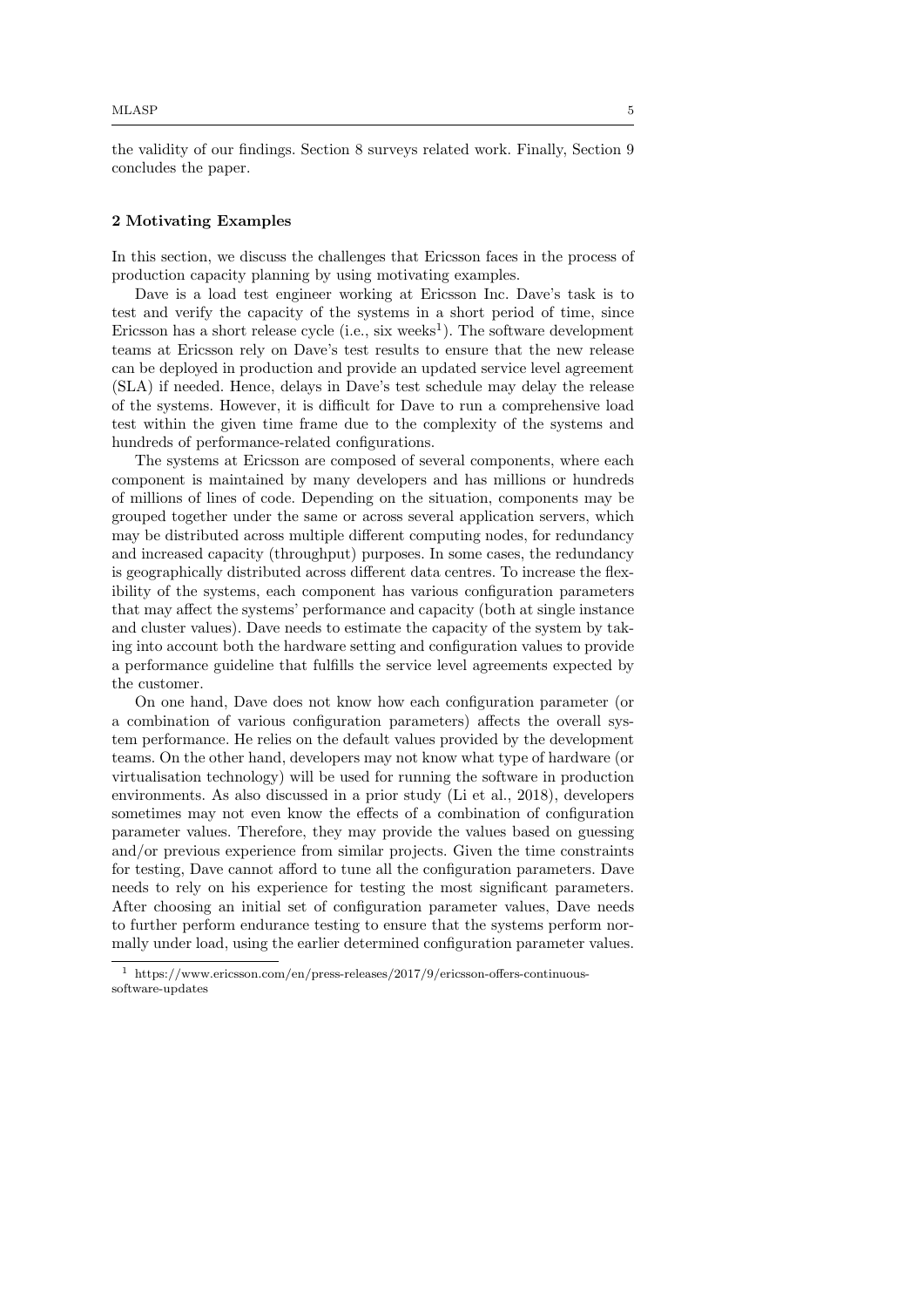At the same time, throughout the endurance testing, the software system is continuously monitored to verify its capacity (e.g., throughput) when the configuration values change.

A major drawback of Dave's approach is that when the systems are modified (i.e., can be any of the source code, deployment settings, or hardware configuration), the effects of the configuration parameters may also change a problem known as the n-way feature interaction problem. Rerunning load tests to verify the effect of different combinations of the configuration parameters is very time consuming and costly. In addition, when a new component is added in the system, the number of configuration parameters may increase exponentially. This makes it impossible to test out a sufficiently wide range of values to say with confidence that a given combination of the configuration parameter values leads to a desired capacity that can sustain under heavy load the SLAs. Given the time constraints between releases, Dave could accelerate testing should more computing resources be available to execute tests in parallel on multiple testing environments. However, this approach not only drastically increases the costs of the project by requesting a significant amount of data centre resources, but it also may not be a feasible solution given the time it may take to deploy new instances for every component in the system. The cost of having wrongly, or poorly, configured software may lead to suboptimal resource utilization, or may even lead to enormous losses due to unexpected performance issues. Also, poorly configured software may lead to larger than required deployments, increasing the capital expenditure costs for hardware and electricity, etc. All these points highlight the criticality of proper and efficient capacity planning and configuration analysis for the large scale systems.

In this paper, we propose a machine learning based approach to assist load test engineers, such as Dave, to reduce the number of needed test runs for studying and verifying the capacity of a system. Based on a limited number of test runs, our approach can automatically predict the measured key performance indicators (i.e., throughput), given an unseen set of configuration parameter values. Our goal is to predict the system capacity (i.e., throughput) given the configuration parameter values and the deployment settings. Our approach may help provide recommendations to load test engineers and determine, in a shorter amount of time, a set of configuration parameters that can sustain a desired capacity for the software system. Our approach is now integrated into the testing process of the enterprise systems to help load test engineers with load testing and capacity planning.

## <span id="page-5-0"></span>3 Case Study Setup

In this section, we present the studied systems as well as the methodology for obtaining the data for evaluating our approach.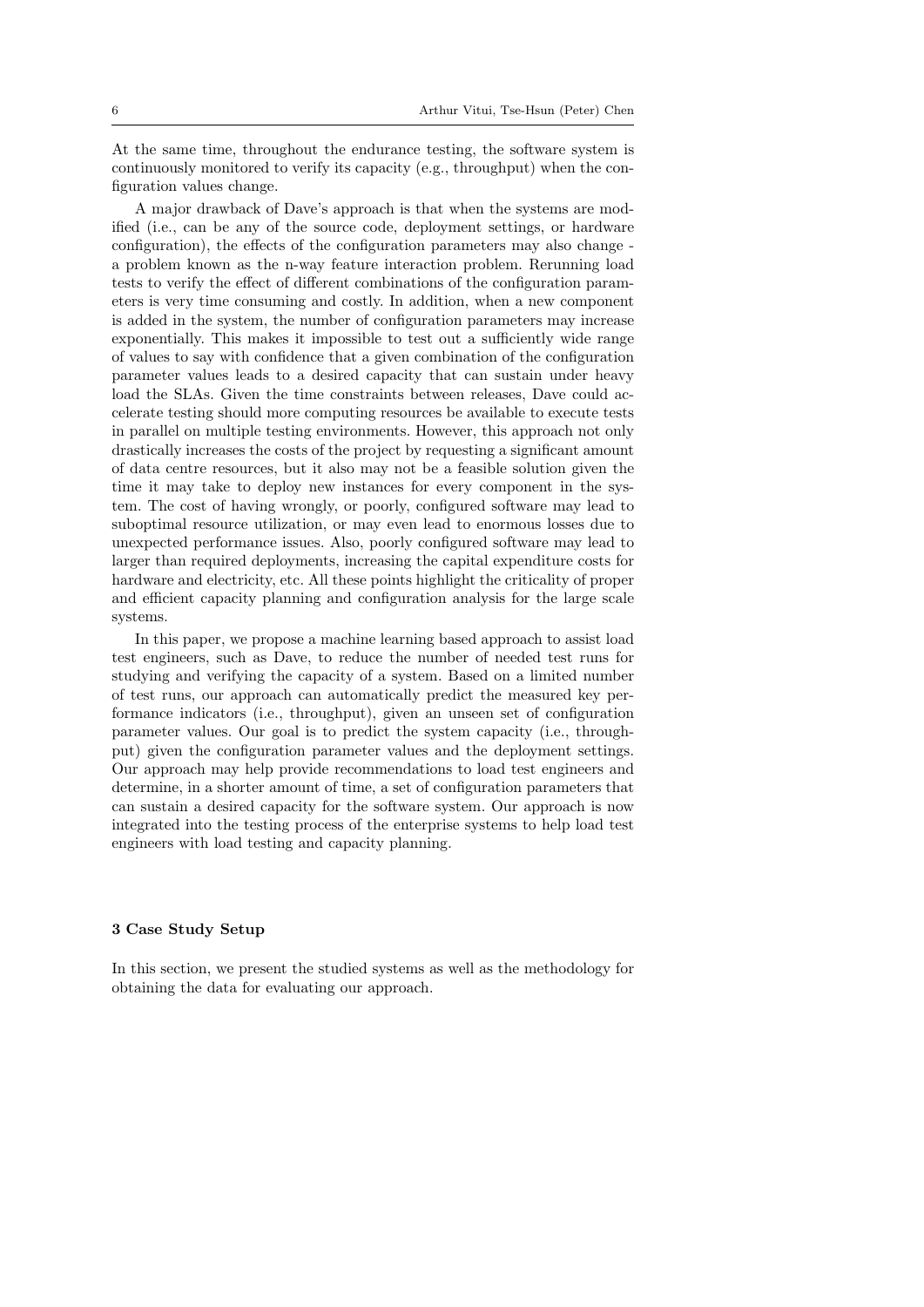# <span id="page-6-0"></span>3.1 Studied Systems

We conduct our experiment on two sets of studied systems: enterprise and open-source.

Enterprise Systems. We evaluate our methodology on two large-scale enterprise systems built by Ericsson Inc. Due to the non-disclosure agreement (NDA) in place, we cannot give the exact details about the enterprise systems. Nonetheless, the systems have millions of lines of code and are maintained by a large number of software developers. These systems provide Business-2-Business and Business-2-Consumer telecommunication functions related to messaging, location based services, and payments. These systems are integrated to Ericssons in-house developed products, third party commercial products, as well as some open source products. Due to their criticality, the systems are deployed in high redundancy settings, both locally and geographically distributed. These systems process tens of millions of requests on a daily basis, and are used by millions of customers around the world for mission-critical operations. In our study, we consider various deployment settings of the studied systems.

Open-Source System. In order to provide a more detailed discussion on the result and to allow others to replicate and verify our findings, we also perform our experiment on an open-source system — Apache Kafka [\(Apache, 2019\)](#page-28-1). Kafka is a distributed stream processing system that runs in clusters of one or more servers, also called brokers. A cluster may be formed in the same or across several data centres. A cluster stores streams of records, also called messages. The messages with similar contents are grouped by a "topic". The topics are then divided in partitions. The partitions may be distributed and replicated across any number of brokers within the cluster.

We use Kafka as our open-source studied system because it is a highly configurable system that supports non-intrusive measurement and dynamic configuration changes (i.e., using JMX), and its performance depends on both vertical and horizontal scaling settings. These features of Kafka are similar to the ones existing in our enterprise studied systems, and thus make it a good candidate for conceptual replication of the capacity planning process used by our commercial partner. We implement a system that uses Kafka to exchange messages in the Amazon Web Service (AWS) cloud with three different environment (i.e., deployment) settings:

- One broker with a one-partition topic, without replication.
- One broker with a two-partition topic, without replication.
- Two brokers with a two-partition topic, each broker has one active partition and the replica of the other one (cross replicated partitions).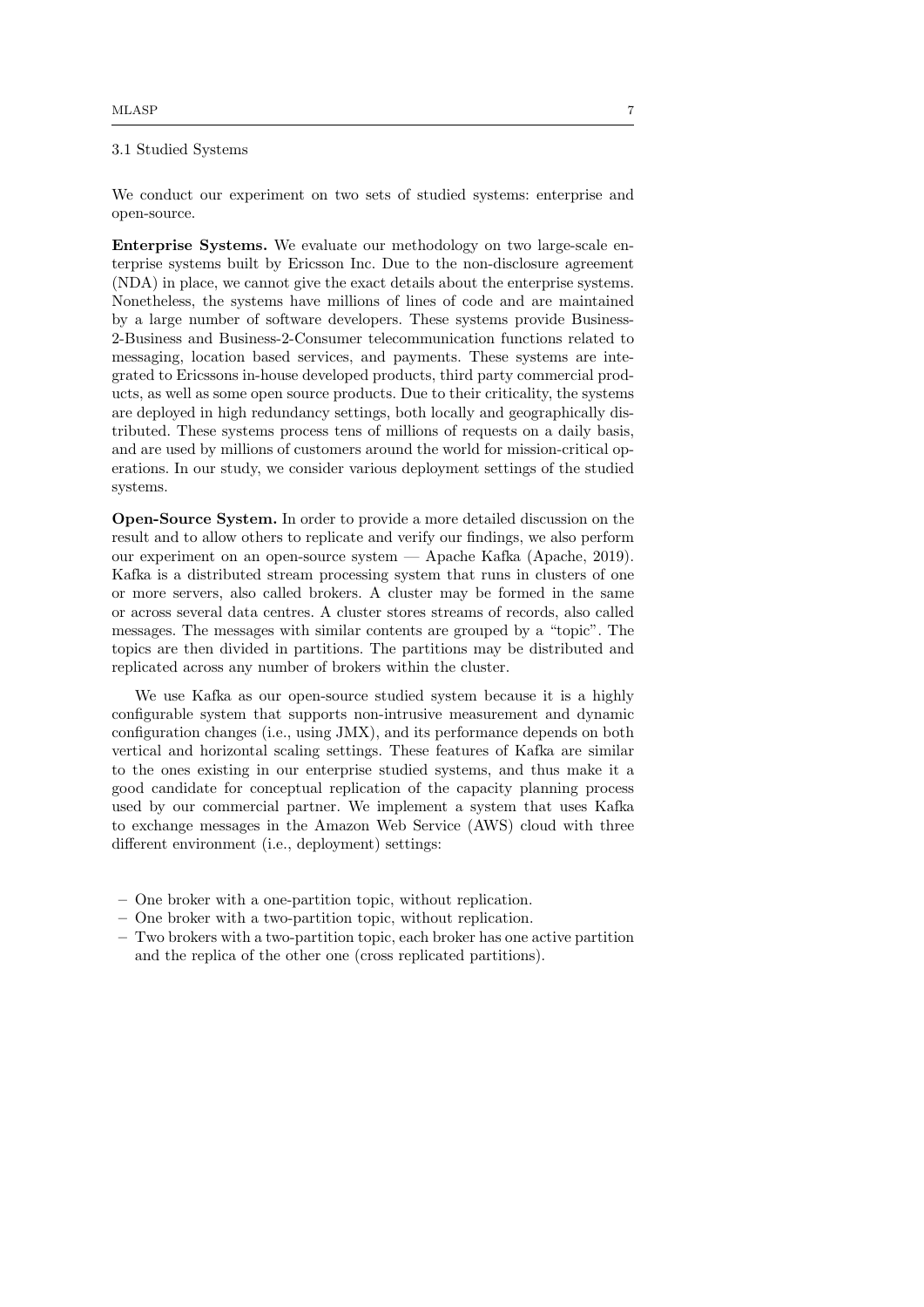<span id="page-7-0"></span>

Fig. 1: A high-level overview of our approach and load test execution setup.

#### <span id="page-7-1"></span>3.2 Running Load Tests

Figure [1](#page-7-0) shows a high-level overview of the load test execution setup. For each studied system, we use load scripts to generate traffic and exercise the system. Since each system may contain multiple components, we collect the set of configuration parameters and the corresponding throughput in each component (details in section [4.1\)](#page-9-1). Finally, we aggregate the collected information and use it as the input for our machine learning models for capacity planning and prediction. We use non-intrusive data collection mechanisms, which do not require loading additional profiling modules that may increase the system overhead. We implement this type of approach as it has the minimal performance impact, it can be easily automated in continuous integration (CI) pipelines, and it may be adopted and applied to other systems [\(Li et al., 2018\)](#page-30-0). We rely on out-of-the-box capabilities of the system to provide information or to reconfigure itself either by using specialized APIs (web-based APIs, RESTful or SOAP, or Java Management Extensions - JMX), or periodic reloading of configuration files. Throughput information about the studied software system may also be collected from logs. Depending on the nature of the logging information, expert knowledge may be required in order to perform the assembly of the desired throughput information from logs.

Below, we describe the process of running load tests for the studied systems.

Enterprise Systems. The two enterprise systems are deployed at a large scale. Each of these systems contains several different products that run together to fulfill certain business requirements. Some of the systems offer outof-the-box capabilities for querying dynamically collected performance metrics (i.e., for calculating the throughput), and others need further analysis to extract the necessary metrics. To cope with the distributed information, we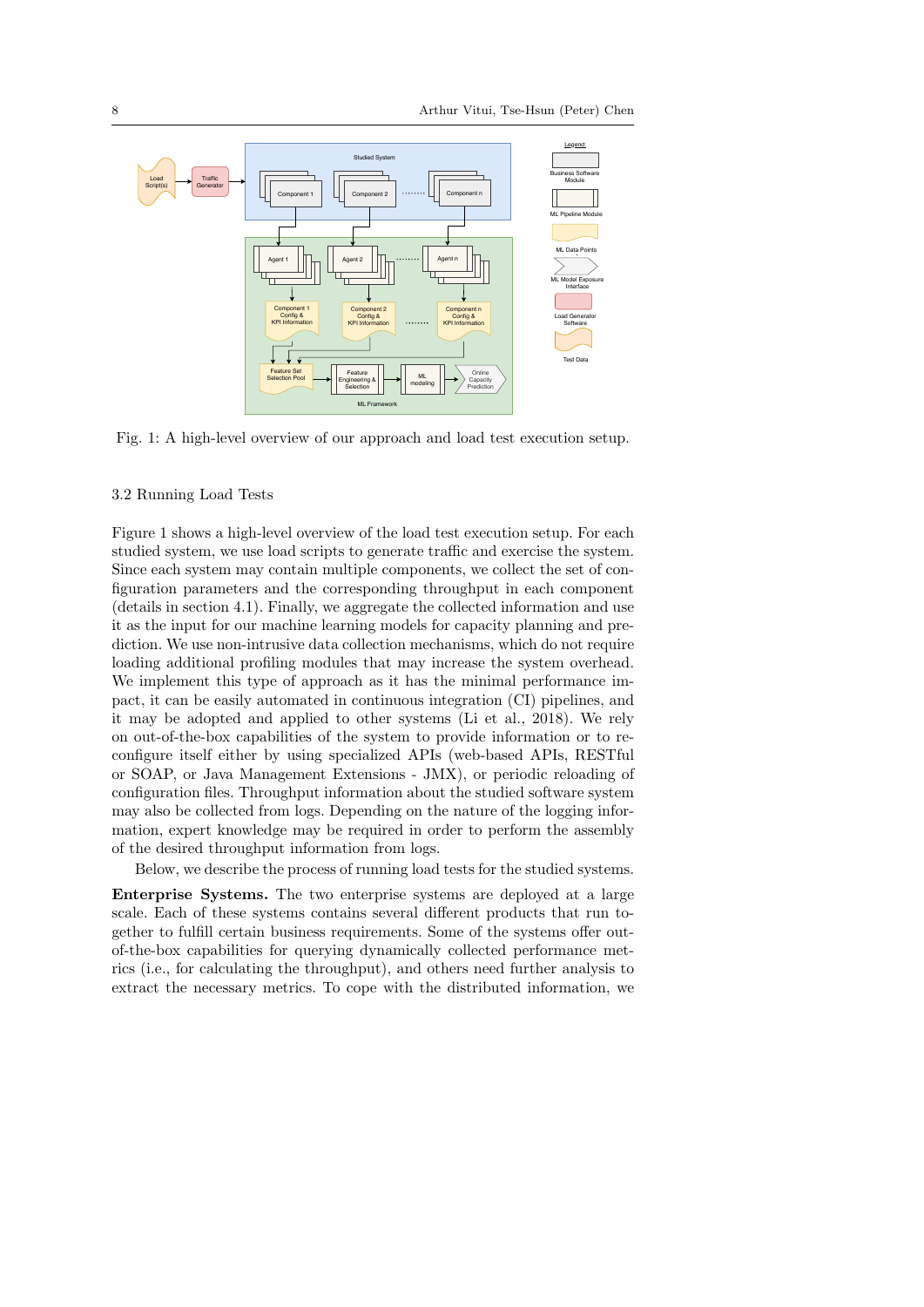aggregated the metrics based on timestamps. In large-scale deployments, these different components are required to be highly synchronized. We used the synchronous property of the enterprise systems to extract information from each component at the same synchronized time value intervals. Once the data collection endpoints were in place, the load test engineers execute load tests by following defined in-house process. Due to the nature of the studied systems, the load test engineers use in-house custom scripts to generate and execute the load. The test generation and execution process are integrated as part of the CI pipeline. At the end of each test, we collect and calculate the throughput of the studied systems under the executed load, the given values of the configuration parameters, and the corresponding deployment setting.

Open-Source System. We consider three sets of configuration parameters in our study: environment settings, broker, and load-generator. We executed a total of 900 load tests, each test had the duration of 30 minutes, and 300 tests on each of the three above-mentioned environment settings (Section [3.1\)](#page-6-0). For each environment setting, we vary the Kafka broker configuration parameters as well as the load-driver parameters using the same sequence of values from the selected range applicable to every parameter. Following recommendations from previous academic research focused on Kafka performance [\(Bao et al.,](#page-28-2) [2018b;](#page-28-2) [Le Noac'h et al., 2017\)](#page-30-3), as well as from commercial support suppliers for Kafka [\(Cloudera Documentation, 2018;](#page-29-7) [Confluent Blogs, 2017\)](#page-29-8), we select and vary the most important Kafka broker configuration parameters in our tests [\(Apache, 2019\)](#page-28-1):

- background.threads: The number of threads to use for various background processing tasks. The range of values we used in our experiments for this parameter was [5-30].
- num.io.threads: The number of threads that the server uses for processing requests, which may include disk I/O. The range of values we used in our experiments for this parameter was [4-16].
- num.network.threads: The number of threads that the server uses for receiving requests from the network and sending responses to the network. The range of values we used in our experiments for this parameter was [3-6].
- num.replica.fetchers: The number of fetcher threads used to replicate messages from a source broker. Increasing this value can increase the degree of I/O parallelism in the follower broker. The range of values we used in our experiments for this parameter was [1-2].

Note that the three above-mentioned environment settings concerning the Kafka cluster setup (i.e., the number of brokers and number of partitions per topic) are also part of the configuration parameters. From the load-generator's standpoint, we use message size and the number of client threads publishing messages into Kafka as input variables.

The measured target is the client side throughput in relation with the server side capabilities of the target Kafka environment. In other words, given a certain configuration tuple (i.e., broker, environment, load-generator), we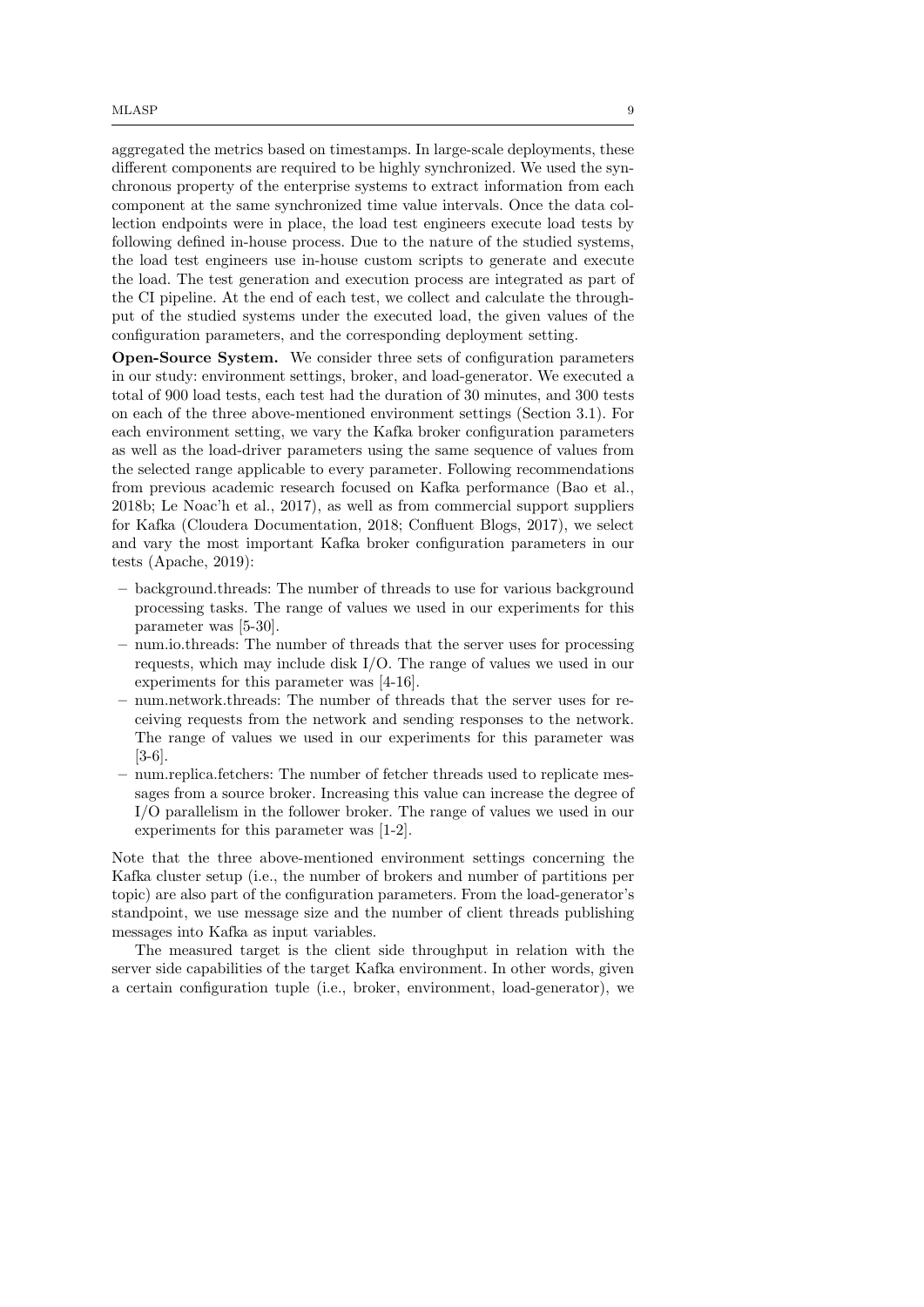calculate the throughput as how many messages can be published in Kafka within 30 minutes. The load test results are aggregated per environment and are used for building the machine learning models for capacity prediction, which is described in the next section.

# <span id="page-9-0"></span>4 Predicting System Throughput Under Different Configuration Parameters

In this section, we describe our modelling approach to predict throughput as the key performance indicator (KPI) of a system under the same load with different configuration parameter values.

## <span id="page-9-1"></span>4.1 Collecting Data from System Execution

As described in Section [3.2,](#page-7-1) we run load tests and collect the throughput under different values of configuration parameters. In particular, we follow the steps below for the open-source system:

- We used the load-driver to run tests for a fixed duration (i.e., 30 minutes).
- $-$  At the beginning of each test run, we update the configuration of both the load-driver as well as of the Kafka brokers. We generate a total number of 300 distinct configurations.
- We executed load tests using the same 300 distinct configurations on each of the three different Kafka environments (as described in Section [3.1\)](#page-6-0). In total, we executed 900 load tests with a total machine execution time of over 18 days.

We leveraged expert knowledge to decide which configuration parameters to tune on the Kafka broker side for each load test scenario [\(Bao et al., 2018b;](#page-28-2) [Cloudera Documentation, 2018;](#page-29-7) [Confluent Blogs, 2017;](#page-29-8) [Le Noac'h et al., 2017\)](#page-30-3). The range used to vary each configuration parameter was defined in a list of values described by the function  $f(x) = nx$ , where both n and x are positive integer numbers. The range contained values both higher and smaller than the default configuration value for the parameter  $x$ . The upper and lower bounds of the range (i.e.,  $n$ ) were selected based on domain knowledge for each configuration parameter considered in the test scenarios. As an example, in the open source environment the "BackgroundThreads" parameter values of the Kafka broker were modelled by the function  $f(x) = 5x$ , where  $x \in [1, 6]$ , and the 'NumIoThreads' parameter values of the Kafka broker were modelled by the function  $f(x) = 4x$ , where  $x \in [1, 4]$ .

We used a custom developed Java based command line application for the load driver. Within the load-driver, we could control the number of client threads used to send messages to the Kafka brokers, as well as the size of the messages being delivered. The load-driver application recorded in a log file the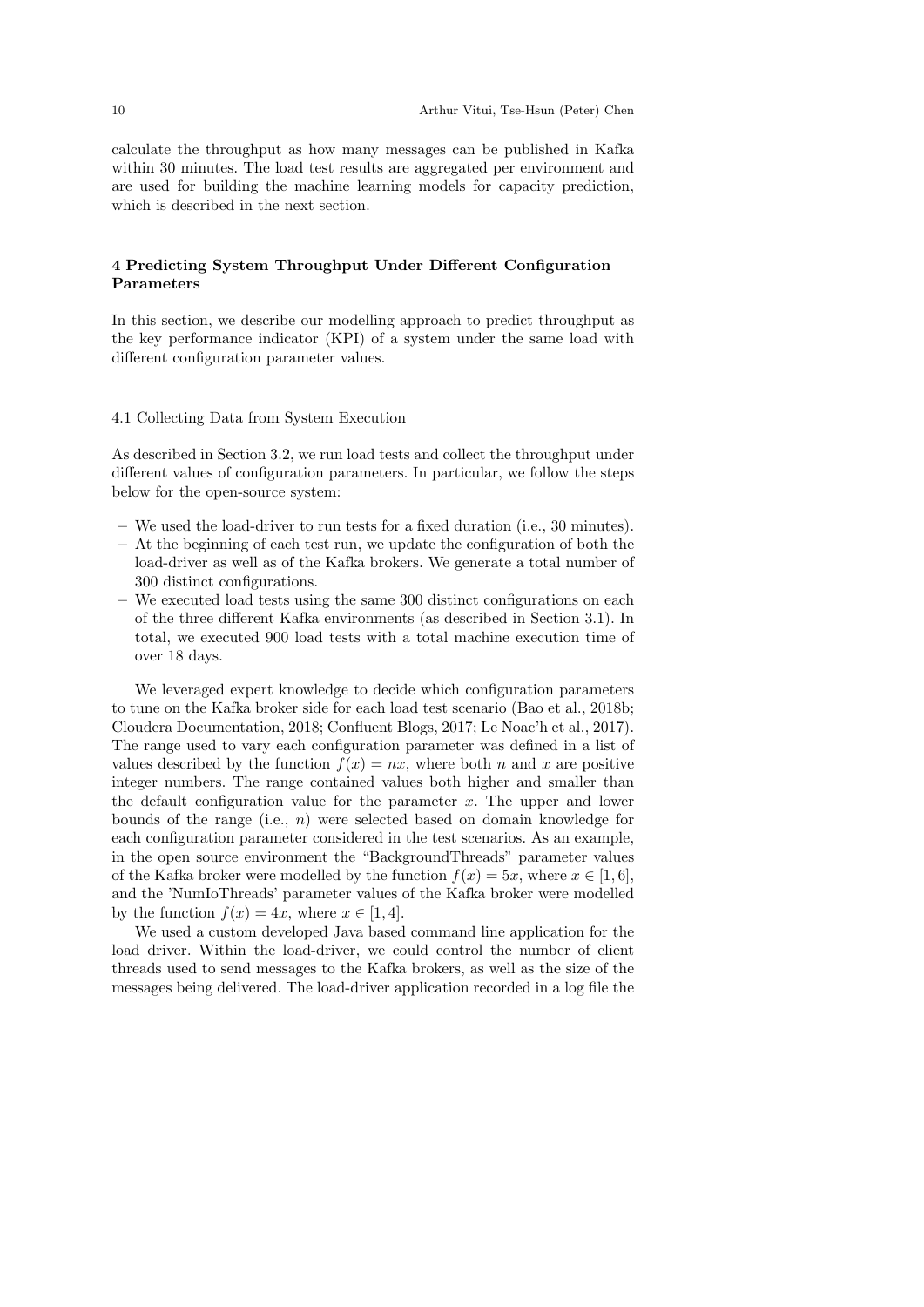configuration parameter values as well as the measured throughput (i.e., the KPI for the studied open-source system) for each test run.

On the Kafka broker side, we developed an agent that collects Kafka throughput metrics on a one-minute interval. For each test run, we aggregate the broker's throughput to correlate with the load-driver's recorded throughput for calculating the overall system throughput under a certain set of configuration parameter values. The models source code and test results of the open-source systems can be found online [\(MLASP, 2020\)](#page-30-2).

Although we cannot disclose the details of the enterprise systems due to NDA, we follow a similar process in running the load tests with different configuration parameter val ues. We use customized scripts for test execution and data collection, which are integrated with the CI process used by Ericsson Inc.

#### 4.2 Feature Engineering and Selection

Before building the machine learning models for capacity prediction, we apply feature engineering and selection techniques to preprocess the collected configuration parameter values and their corresponding throughput. The approaches that we use are similar for both the open-source and the enterprise systems. However, there are multiple KPIs in the enterprise systems whereas we only model the throughput in the open-source system.

Since the magnitude of the values may vary significantly among the configuration parameters (e.g., number of threads vs memory size in megabytes), we apply different scaling techniques to normalize the values. Prior studies also show that applying normalization can improve the performance of machine learning models [\(Singh et al., 2015;](#page-30-4) [Sola and Sevilla, 1997\)](#page-30-5). We use available scaling methods provided by the scikit-learn [\(SciKit-Learn, 2019\)](#page-30-6) library, namely StandardScaler and MinMaxScaler techniques. Note that we retrain the models using two different scaling methods separately and only report the model that achieves the best performance. The StandardScaler subtracts the mean and scales the data to unit variance. The MinMaxScaler rescales the dataset so that the entire feature set is in the range [0, 1]. Both scaling methods may be sensitive to outliers. However, this is not a real concern in our experiments since our feature values are the configuration parameter values within the defined range.

Some configuration parameters may be highly correlated (e.g., CPU readings and application transaction per second rate - TPS). A high correlation among the features (i.e., configuration parameters) in machine learning models may result in multicollinearity that affects the stability of the model (e.g., overfitting) [\(Friedman and Wall, 2005;](#page-29-9) [Harrell, 2006\)](#page-29-10). Hence, we conduct a correlation analysis and remove one of the features if they have a correlation of over 0.8 [\(Garcia Asuero et al., 2006\)](#page-29-11).

Noteworthy is the aspect that the result of feature selection is highly coupled with a given set of configuration parameters. This means that in the event where new non-constant parameters are added into the system, the model may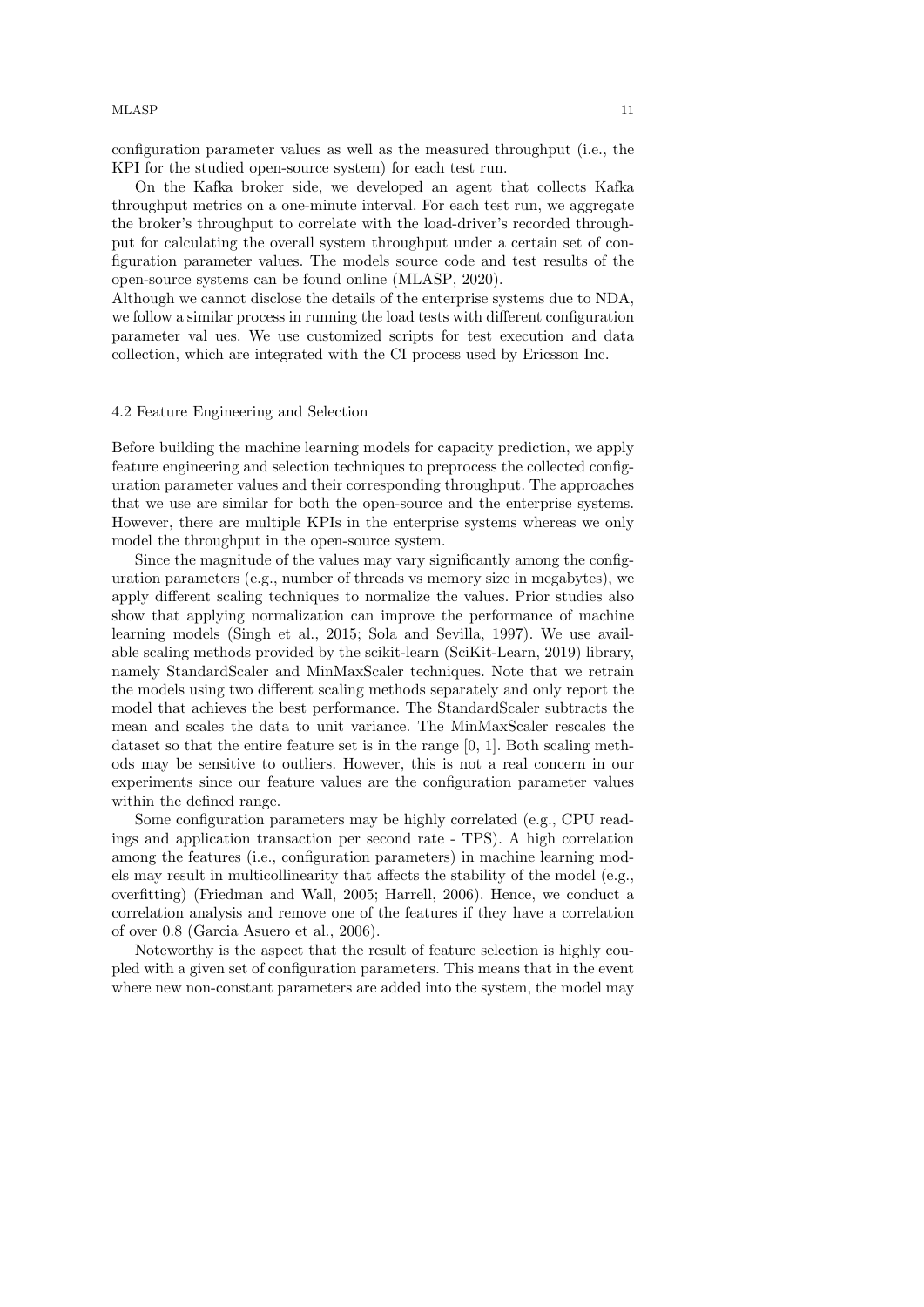no longer provide accurate predictions, as it would not take into account the new parameters. Therefore, the model should be recreated and retrained using the updated feature set.

## <span id="page-11-0"></span>4.3 Applying Machine Learning Techniques

We apply various machine learning models to predict the throughput of the system given a set of configuration parameter values. In particular, we apply the following models:

# Tree-based models:

- Random Forests is an ensemble learning algorithm that is based on constructing multiple decision trees. Random Forest is less sensitive to outliers and can automatically identify important features [\(Breiman, 2001\)](#page-28-3).
- XGBoost is an optimized library for the Gradient Boosting machine learning method based on decision trees. XGBoost is very efficient for modelling regression problems [\(Chen and Guestrin, 2016;](#page-28-4) [Montero-Manso et al., 2020;](#page-30-7) [Pan, 2018\)](#page-30-8).

Deep Neural Network models: Different types of neural network may capture different relationships between the features and the target variable (i.e., throughput in our experiment). Thus, we apply various types of neural networks and study how well can each network model the given data.

- Multi-Layer Perceptron (MLP) is a fully connected feed forward neural network that is able to model data that has a nonlinear relationship [\(Zac](#page-31-1)[cone et al., 2017\)](#page-31-1). MLP optimizes the weights of each neuron to minimize the training error given the input data, and uses the trained network of neurons for prediction.
- Convolutional Neural Networks (CNN) are regularized versions of MLP and automatically consider the hierarchical pattern in the training data [\(Za](#page-31-1)[ccone et al., 2017\)](#page-31-1). Prior research [\(Lathuilire et al., 2019\)](#page-29-12) demonstrated that CNNs are very good at modelling regression problems, despite being originally created for image analysis type of problems [\(Giulli and Pal,](#page-29-13) [2017\)](#page-29-13).
- Long Short Term Memory (LSTM) [\(Zaccone et al., 2017\)](#page-31-1) is a recurrent neural network (RNN) variant, which captures and remembers the order of the data in the sequences during the training process [\(Ergen and Kozat,](#page-29-14) [2017;](#page-29-14) Wöllmer et al., 2009).

## Traditional model:

– Linear Regression models the linear regression relationship between the features and the response variable (i.e., throughput). We use Linear Regression as a baseline model and compare its prediction performance with other more advanced models.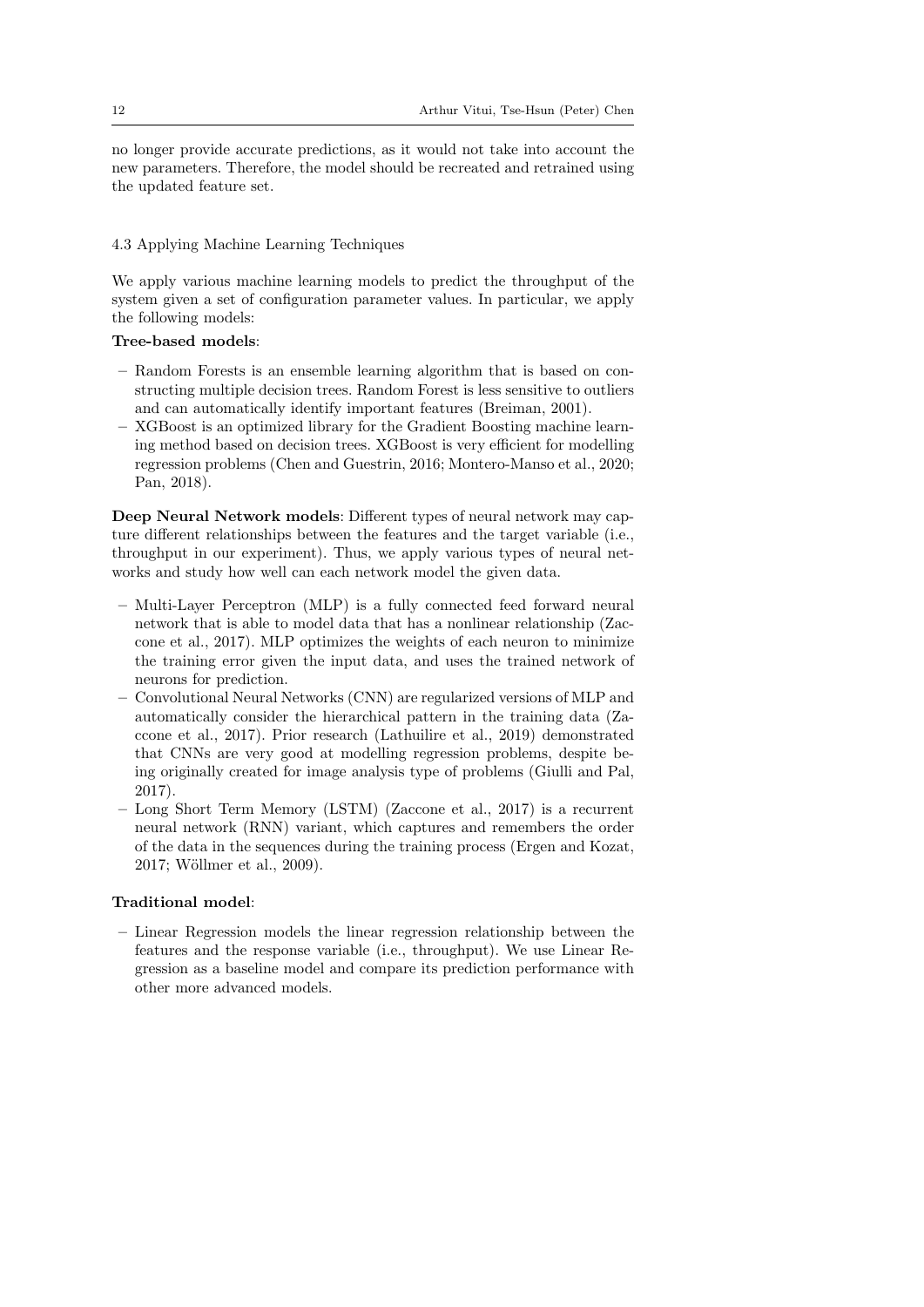For each model, we use the same set of training and testing data. We train the model using a subset of results from the test runs, using the configuration parameter values as input features to predict the throughput (Section [5](#page-13-0) discusses more on how we separate the training and testing data). We then apply the model on another set of test runs to predict the throughput in tests executed using different configuration parameter values.

Similar to the work by Ha and Zhang [\(Ha and Zhang, 2019\)](#page-29-3), we devise an iterative method to determine the optimal depth for the neural network that will yield the best performance on the validation subset. We apply this iterative search for network architectures using different widths, such as 32, 64 and 128 neurons per layer respectively. We start the evaluation with no hidden layer and then the depth of the network is increased one layer at time, for a predetermined maximum number of layers (i.e., 15 in our case). We store, for each iteration, the following information:

- The model performance metrics of applying the trained network model on the test data (e.g., R2 score, MAE, etc.).
- The training data and the validation data values for each training iteration. We later visualize the difference between the training and validation history to look for signs of overfitting or underfitting (e.g., the training result is very different from the validation result).
- The predicted throughput for the test data.
- The file storing the details of the trained model (i.e., the file containing the saved model parameters with the best training score). The files allow us to reload the best fully trained model and deploy the model in the CI process.

The network depth expansion process may be either manual or automated. For the manual expansion process, ML model developers may follow an iterative approach to determine the maximum depth of the neural networks or trees. For example, in the first trial, the maximum depth may be set to  $N=5$ and after reviewing the results, developers can decide whether the values are acceptable or more modeling is required, in which case the max depth may increase (e.g.,  $N=10$  or 15).

Although the manual process is easy to implement, it may not be the most efficient method from a training time perspective. To optimize the depth expansion, developers may also use an automated approach [\(Ha and Zhang,](#page-29-3) [2019\)](#page-29-3), such as continuously increasing the depth as long as the results (i.e., the model performance metrics) increase over a certain threshold (e.g., stop if the result improvement is less than  $x\%$  after adding N more layers, or stop if the results are worsened by  $y\%$  after adding M more layers). In our experiments, we opted for a manual approach for the open-source system, while we use an automated approach for the enterprise system.

During this iterative process, we also tune other neural network specific parameters:

– Batch size: defines the number of samples (from the training set) the model should work with before adjusting any weights (internal model parameters).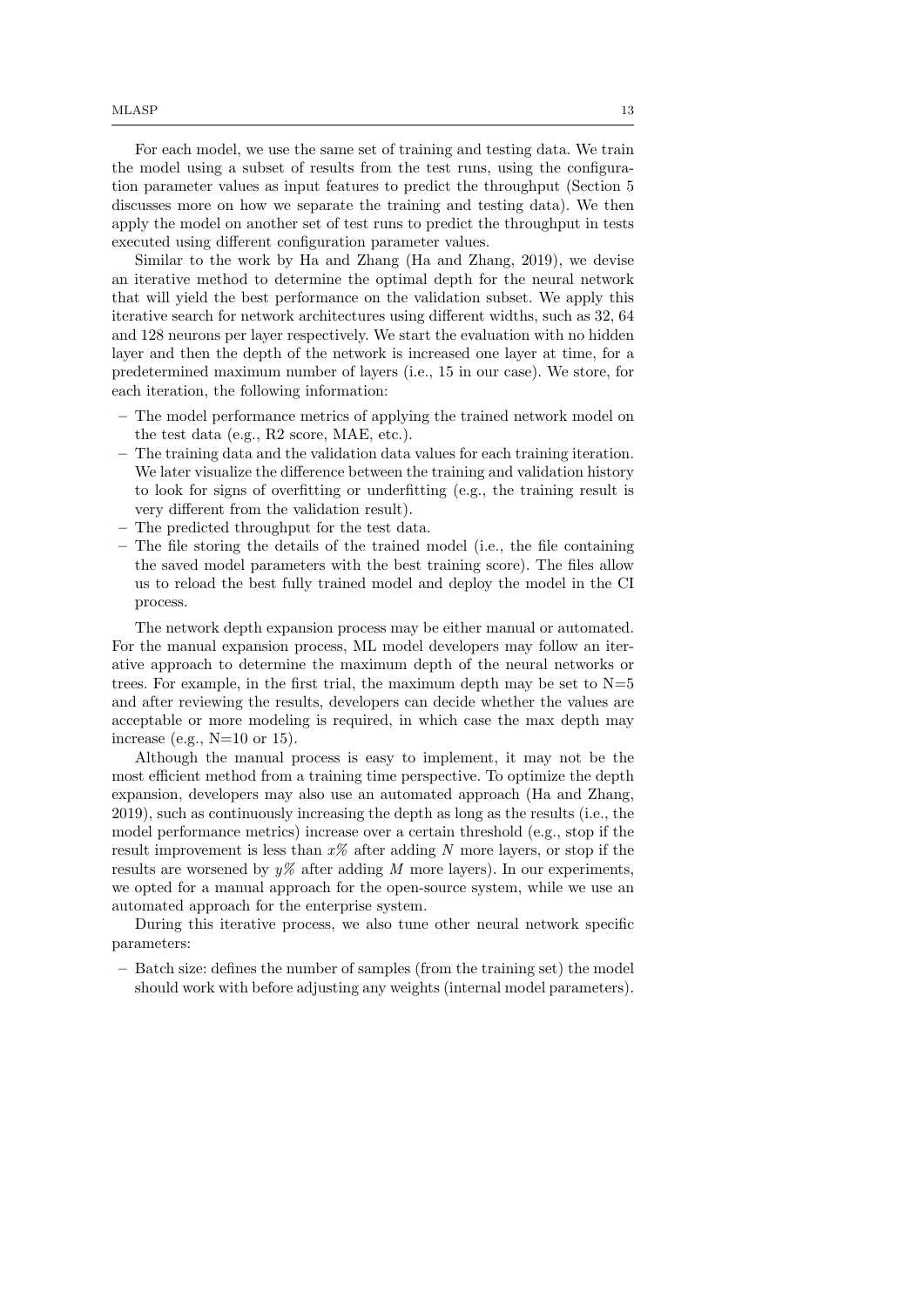- Epochs: defines the number of times the model will go through the dataset while learning. One epoch is a complete pass (forward/backward) through the entire dataset.
- Regularization values for L1 and L2 type of regularization [\(Ng, 2004\)](#page-30-10).

Regularization is a process used to prevent overfitting. Regularization works by adding a penalty to all the parameters (except the intercept) with the goal for the model to generalize the data and avoid overfitting. This penalty is added to the loss function used by the model. Prior research [\(Ng, 2004\)](#page-30-10) recommends verifying the model performance using two standard types of regularization procedures:

- Lasso regression [\(Tibshirani, 2011\)](#page-30-11), or L1 norm, uses a penalty term so that the sum of the absolute values of the model parameters (weights) is small.
- Ridge regression [\(Nigam et al., 1999\)](#page-30-12), or L2 norm, uses a penalty term so that the sum of the square of the parameters is small.

For the tree based algorithms, we also perform an iterative approach to determine the number of trees as well as the L1 and L2 regularization values in order to produce a model with better prediction result. We gradually increased the number of trees until we saw little or no more prediction improvements. Similarly, we gradually adjusted the L1 and L2 regularization values.

## <span id="page-13-0"></span>5 Case Study Results

In this section, we evaluates MLASP by answering two research questions. To comply with the non-disclosure agreements with Ericsson Inc, we cannot present the details about those systems, so we present only a brief summary of our findings.

#### 5.1 Training Machine Learning Models

Before presenting the actual results of the experiments, we discuss some of the insights from the data collection process as well as the feature engineering and modelling process.

In our approach, we applied a sequential model hyper-parameter tuning, which may require a longer training time. In particular, we find that it may take a significant amount of time (e.g., hours for the open-source system) to search for optimal model hyper-parameters when training deep neural network models due to their complexity (e.g., contain many parameters that can be optimized). Even though deep neural network models in general give great prediction results when there is more training data (as shown in the results of RQ1), load test engineers may still choose to use algorithms such as XGBoost due to its short training time and good prediction results.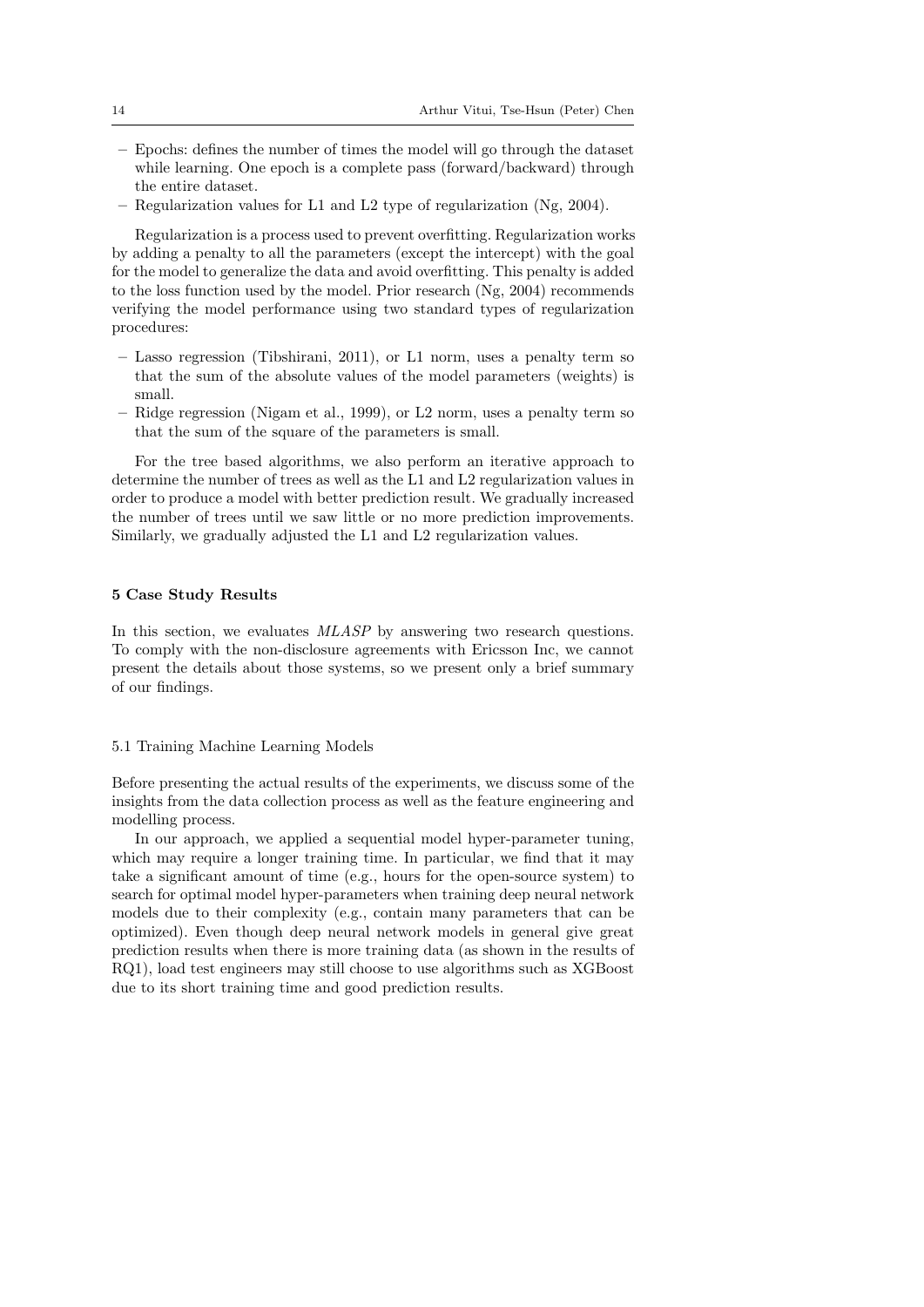In our experience, as more test data becomes available, the optimal model architecture (e.g., number of neurons per layer in Neural Network models) or hyper-parameter values may change. For example, we find that using our model hyper-parameter tuning approaches, the optimal hyper-parameter values that we found in RQ1 and RQ2 are different. Therefore, in additional to online training, we need to retrain the models periodically to find the new optimal model hyper-parameter values. We also observe similar findings in the enterprise systems, which prompted our industrial collaborators into adding model retraining and hyper-parameter tuning as part of the CI pipeline when the number of new load tests exceed a certain number. By doing so, we find that we can achieve a more accurate prediction result and better capture the relationship between the subject system's configuration parameters and the throughput.

5.2 RQ1: What is the prediction accuracy on the system throughput given varied system configuration parameter values?

Motivation. Due to the complexity of modern large scale systems, there may be hundreds of different combinations of configuration parameter values, and environment and deployment settings. Running load tests to verify the effect of the configuration parameters and find the values that support a desired capacity will take a significant amount of time. Even worse, when developers make changes to the system or add new configuration parameters, load testers would need to re-run the tests, which leads to significant and undesirable increases in project costs. Therefore, being able to estimate the system throughput given a set of configuration parameter values is important for capacity planning and reducing the costs of load testing. In this RQ, we investigate if we can accurately predict the system throughput, given a new set of configuration parameter values, by using machine learning models.

Approach. For our experiments, we train and test the machine learning models using the complete dataset by following the Pareto principle [\(ALQahtani](#page-28-5) [and Whyte, 2016;](#page-28-5) [Xu and Goodacre, 2018\)](#page-30-13). Namely, we split the available data into training, testing, and validation sets. We first split the data into training and testing sets using the 90% - 10% split. The training set is then split again into actual training and validation sets, following the 80%-20% splitting convention. The validation set is used to tune the model parameters that we discussed in Section [4.3.](#page-11-0) We report the following metrics for model evaluation:

- Median Percentage Deviation is the median of the measured percentage deviation between the predicted and actual target (system throughput) The percentage deviation between the actual and the predicted throughput is calculated as:  $\frac{actual-predicted}{actual}$ .
- Mean Absolute Percentage Error (MAPE), also known as mean absolute percentage deviation (MAPD), is a measure of prediction accuracy of a forecasting method and measures the size of the error in percentage terms.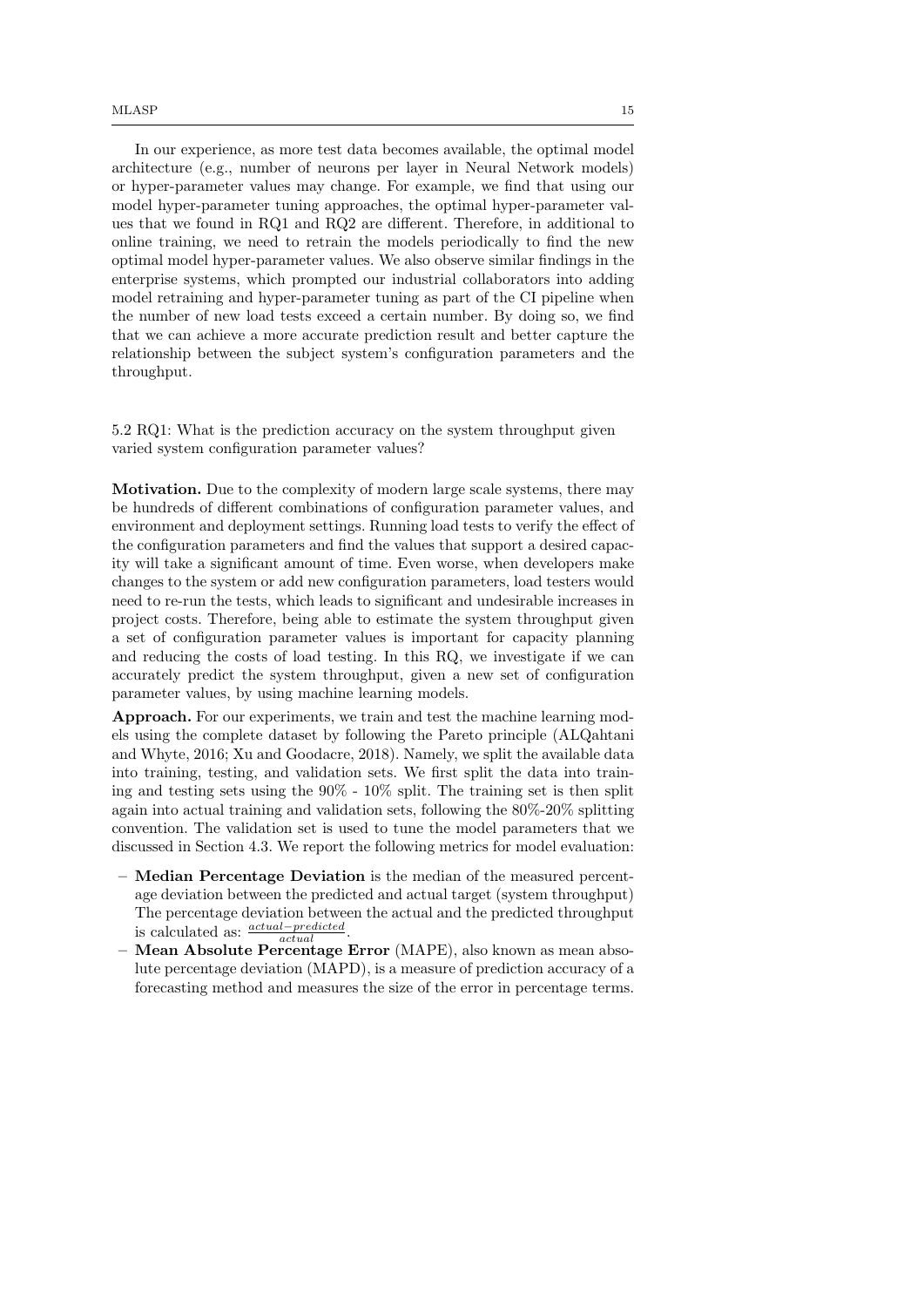<span id="page-15-0"></span>Table 1: Model evaluation results when using the entire data with separated training and testing. We excluded the MAE, MSE and RMSE for the enterprise systems due to NDA.

| System<br>Type | Model                                                                                 | R <sub>2</sub> Score                                           | Median $(\%)$<br>Deviation                                                           | <b>MAPE</b>                                                                  | MAE MSE                                             |                                                                      | RMSE                                                |
|----------------|---------------------------------------------------------------------------------------|----------------------------------------------------------------|--------------------------------------------------------------------------------------|------------------------------------------------------------------------------|-----------------------------------------------------|----------------------------------------------------------------------|-----------------------------------------------------|
| Open-Src.      | <b>XGBoost</b><br>Random F.<br>MLP NN<br><b>CNN</b><br>LSTM NN<br>Linear Regr.        | 0.99964<br>0.99958<br>0.99969<br>0.99949<br>0.99902<br>0.90930 | $0.0865\%$<br>$-0.1828\%$<br>$0.1648\%$<br>$0.1590\%$<br>$0.2583\%$<br>$7.3951\%$    | $0.8060\%$<br>$0.6617\%$<br>$0.6822\%$<br>1.1940 %<br>1.4341 %<br>41.3498 %  | 2,193<br>2,266<br>2,110<br>3,555<br>5,586<br>66,759 | 2.4028e7<br>2.8253e7<br>2.0594e7<br>3.4482e7<br>6.6280e7<br>6.1744e9 | 4,901<br>5,315<br>4,538<br>5,872<br>8,141<br>78,579 |
| Entprz. 1      | <b>XGBoost</b><br>Random F.<br>MLP NN<br><b>CNN</b><br>LSTM NN<br>Linear Regr.        | 0.99324<br>0.95078<br>0.99512<br>0.98317<br>0.92908<br>0.98830 | $0.6323\%$<br>$-0.1450\%$<br>$2.2929\%$<br>$-1.0807\%$<br>$-16.0805\%$<br>4.6561 $%$ | 2.3596 %<br>4.5820 %<br>2.3435 %<br>3.5182 %<br>8.0132 %<br>21.3450 %        |                                                     |                                                                      |                                                     |
| Entprz. 2      | <b>XGBoost</b><br>Random F.<br>MLP NN<br><b>CNN</b><br><b>LSTM NN</b><br>Linear Regr. | 0.99973<br>0.99647<br>0.99991<br>0.99067<br>0.97589<br>0.92218 | $0.8091\%$<br>1.5526 %<br>1.0868 %<br>$-8.1808\%$<br>$-5.9882\%$<br>4.3187 %         | 4.5485 %<br>67.5510 %<br>3.3082 %<br>23.6534 %<br>$62.2091\%$<br>$10.4637\%$ |                                                     |                                                                      |                                                     |

It is calculated by the formula:  $MAPE = \frac{1}{n} \sum_{i=1}^{n} |\frac{actual_i-predicted_i}{actual_i}|,$ given  $n$  points in the testing set.

- Mean Absolute Error (MAE) is the average of the absolute errors, which is the difference between the measured/predicted value and the actual value and it is defined by the following formula:  $MAE = \frac{1}{n} \sum_{i=1}^{n} |actual_i - ...$  $predicted<sub>i</sub>$ , given *n* points in the testing set.
- Mean Squared Error (MSE) measures the squared average distance between the real data and the predicted data and it is defined by the following formula:  $MSE = \frac{1}{n} \sum_{i=1}^{n} (actual_i-predicted_i)^2$ , given n points in the testing set.
- Root Mean Squared Error (RMSE) is the square root of the mean squared error, thus defined as:  $RMSE = \sqrt{\frac{1}{n} \sum_{i=1}^{n} (actual_i - predicted_i)^2}$ , given  $n$  points in the testing set.
- R2 score, or the coefficient of determination is a statistical measure of how close the data are to the fitted regression line and it is defined by the following formula:  $R^2 = \frac{Variance\_explained\_by\_the\_model}{Total\_variance} = \frac{SS_{tot}-SS_{res}}{SS_{tot}}$ , where  $SS_{tot} = sum\_of\_total\_squares$  and  $SS_{res} = sum\_of\_squares\_of\_residuals$ (i.e., the unexplained variation).

Results. The ML models can predict the throughput with a high accuracy. In particular, XGBoost and MLP Neural Network achieve the best prediction result and the findings are consist across the studied systems. Table [1](#page-15-0) shows the throughput prediction results. We find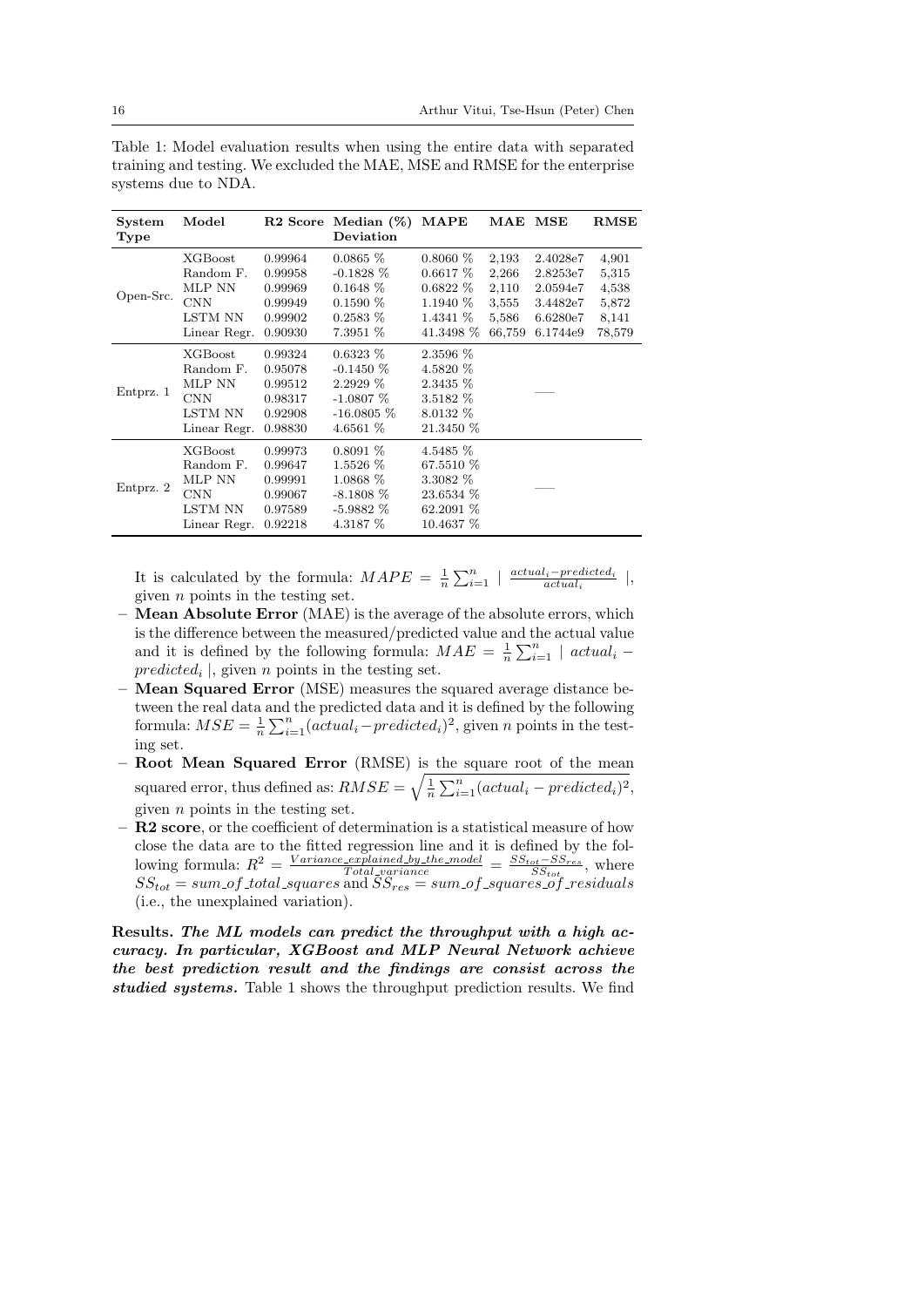| System<br>Type | Model          | R <sub>2</sub> Score | Median $(\%)$<br>Deviation | MAPE       | $\bf MAE$ | $_{\rm{MSE}}$  | <b>RMSE</b> |
|----------------|----------------|----------------------|----------------------------|------------|-----------|----------------|-------------|
| Open-Src.      | <b>XGBoost</b> | 0.99967              | $0.0473\%$                 | $0.9716\%$ | 2,360     | 2.2792e7 4.742 |             |
|                | Random F.      | 0.99963              | $0.0789\%$                 | 0.7673~%   | 2,295     | 2.5318e7       | 5,004       |
|                | MLP NN         | 0.99921              | $0.4544\%$                 | $1.8316\%$ | 4,250     | 5.4934e7       | 7,320       |
|                | <b>CNN</b>     | 0.99181              | $-0.6284\%$                | 6.8631 $%$ | 14,891    | 5.7416e8       | 22,665      |
|                | LSTM NN        | 0.99759              | $0.4520\%$                 | $1.9627\%$ | 7,286     | 1.7208e8       | 11,423      |
|                | Linear Regr.   | 0.91294              | 4.2547 %                   | 42.1498 %  | 64,867    | 6.0917e9       | 77,905      |
|                | <b>XGBoost</b> | 0.96281              | 1.4391 %                   | 3.7316 %   |           |                |             |
|                | Random F.      | 0.92250              | $-1.5916\%$                | 7.0361 %   |           |                |             |
|                | MLP NN         | 0.95681              | 3.3302 %                   | $3.0288\%$ |           |                |             |
| Entprz. 1      | <b>CNN</b>     | 0.91407              | 1.6746 %                   | 5.8063 %   |           |                |             |
|                | LSTM NN        | 0.90522              | $-18.5884\%$               | 10.0907 %  |           |                |             |
|                | Linear Regr.   | 0.91538              | 4.5912 %                   | 19.1878 %  |           |                |             |
| Entprz. 2      | <b>XGBoost</b> | 0.94997              | $2.2235\%$                 | $8.1909\%$ |           |                |             |
|                | Random F.      | 0.90843              | $-1.3599\%$                | 57.8177 %  |           |                |             |
|                | MLP NN         | 0.95196              | $-3.4797\%$                | 6.9008 $%$ |           |                |             |
|                | <b>CNN</b>     | 0.91448              | $9.1220\%$                 | 33.5975 %  |           |                |             |
|                | LSTM NN        | 0.93642              | 4.1062 %                   | 69.3470 %  |           |                |             |
|                | Linear Regr.   | 0.85118              | 4.5878 %                   | 27.0634 %  |           |                |             |

<span id="page-16-0"></span>Table 2: Mean of model evaluation results when using the entire data with a 10-fold cross-validation. We excluded the MAE, MSE and RMSE for the enterprise systems due to NDA.

that the MAPE values are low (0.68% to 4.5%) for models such as XGBoost and MLP Neural Network, suggesting that the prediction results have a high accuracy. However, for other models such as random forest, CNN, LSTM, and linear regression, the MAPE values have a high variation in the studied systems (goes up to 62%). The finding suggests that some ML models may not be able to capture the relationship between the configuration parameter values and throughput in all studied systems.

The MAE for the open-source system shows the mean absolute difference between the actual and predicted total number of sent messages during the 30 minutes test interval. The MAEs for the open-source system range from 2,200 to 5,600 for most ML models (except for the linear regression model where the MAE is 66,759). Given that the number of sent messages ranges from 100K to 700K (as shown in Figure [2](#page-17-0) and Figure [3\)](#page-17-1), a MAE of around 2,000 to 5,000 is considered very small. Although we cannot disclose the MAE values for the enterprise systems, similar to the open-source system, the values are also very low for models such as XGBoost and MLP but higher for other models. One observation is that MLP Neural Network and XGBoost achieve both the minimal MAE and MAPE compared to all other models. The findings indicate that MLP Neural Network and XGBoost may be better at capturing the relationship between the configuration parameter values and the system throughput. As an example, Figure [2](#page-17-0) and Figure [3](#page-17-1) show the predicted vs actual throughput across various test runs from the MLP Neural Net model of the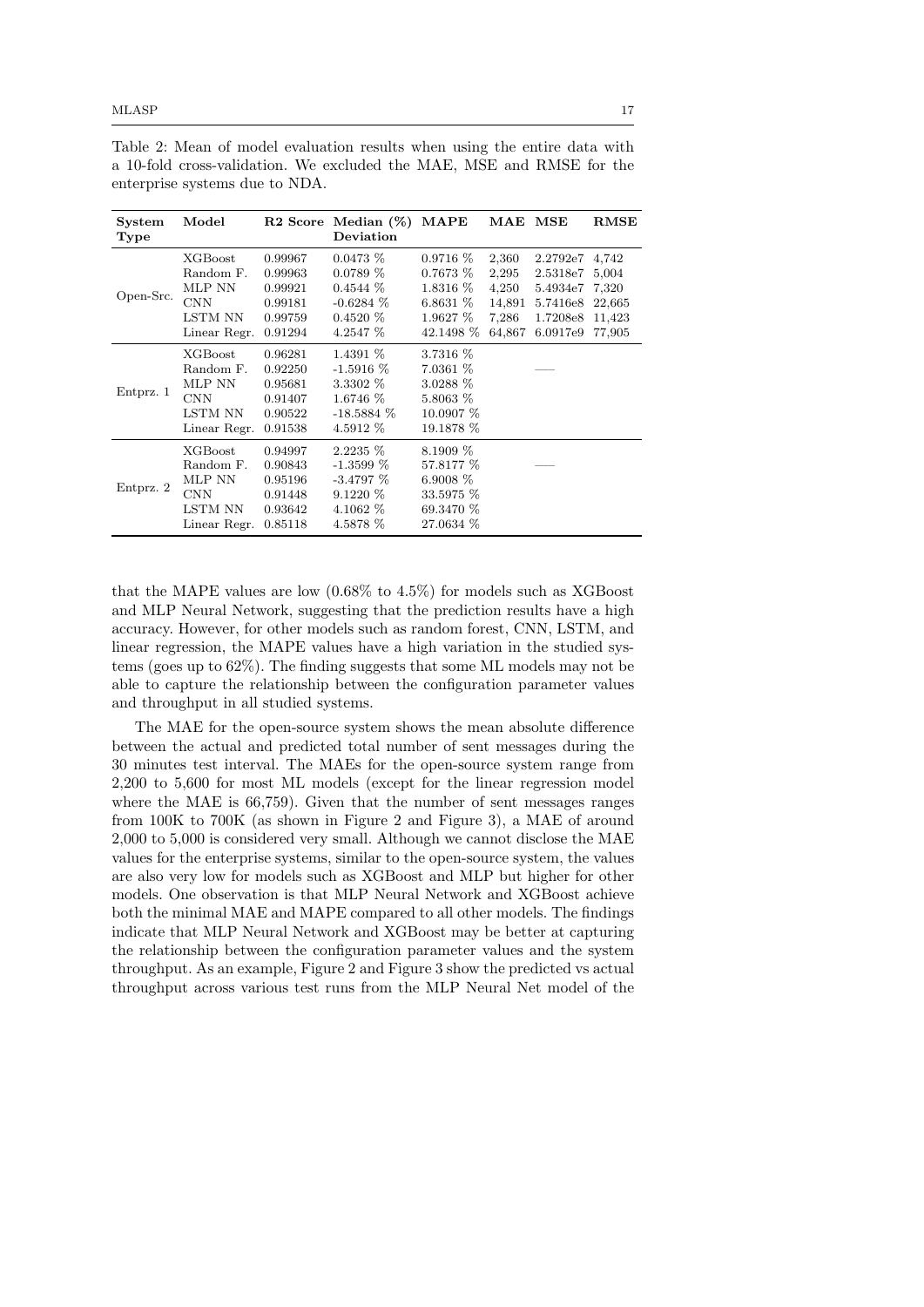<span id="page-17-0"></span>

Fig. 2: An example of the predicted v.s. actual throughput for the open-source system from the MLP Neural Net model results built using the complete dataset.

<span id="page-17-1"></span>

Fig. 3: An example of the predicted v.s. actual throughput for the open-source system from the MLP Neural Net model results built using a subset of the complete dataset.

open-source system. The results show that there is a very high overlap between the predicted and actual throughput (i.e., there is a near-perfect alignment between the two types of dots in the figure).

To better understand the models performance and stability (meaning the measured deviations between the actual throughput values and the predicted ones), Table [1](#page-15-0) shows several model evaluation metrics including the median value of the percentage deviation between the predicted and the actual throughput of the open-source systems. Figure [4](#page-18-0) further shows the distribution (i.e., each point is the deviation value for one load test result). The results show that the percentage deviation is small for all the models in the open-source systems, except for linear regression models. The finding indicates that, in the open source system, the model prediction is consistent across various load tests given different sets of configuration parameter values. We exclude the detailed distribution for the enterprise systems due to NDA. However, as shown in Ta-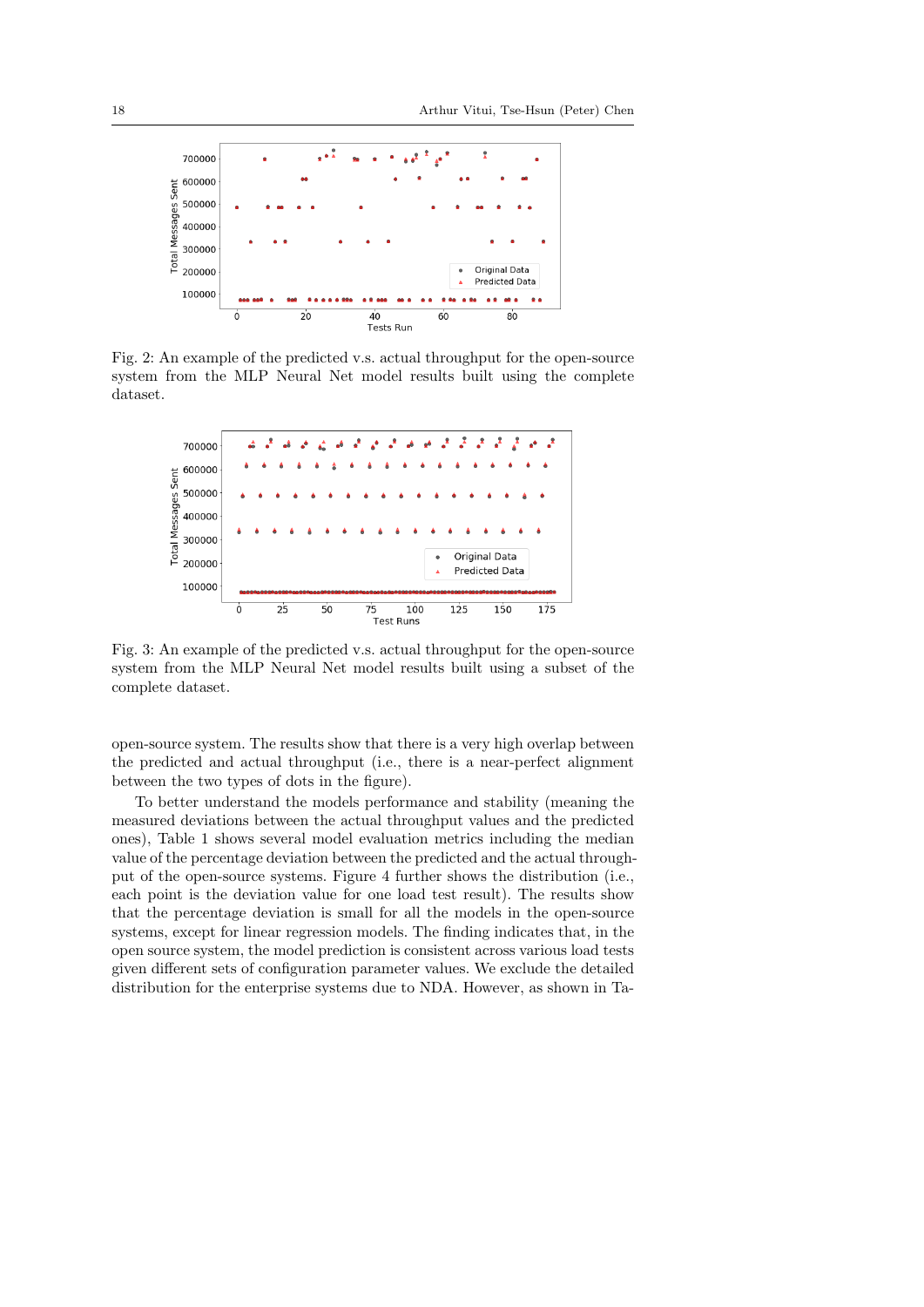<span id="page-18-0"></span>

Fig. 4: Distributions of the percentage deviation between the predicted and actual value for the open-source system using the complete dataset with separated training and testing dataset.

ble [1,](#page-15-0) the median value of the percentage deviation is higher for models such as CNN, LSTM, and linear regression. Our findings show that CNN, LSTM, and linear regression may result in a higher deviation between the predicted and the actual throughput. In contrast, XGBoost and MLP Neural Net have the highest R2 and relatively low deviation in the prediction results.

To further study if our models suffer from any overfitting, we conduct a 10-fold cross validation. Table [2](#page-16-0) shows the results of the mean of the metrics obtained after applying a 10-fold cross-validation (following the same data splitting and training process). Our findings show that using 10-fold cross validation, the models show similar prediction results as before. Figure [5](#page-19-0) shows an example of the training v.s. validation loss for the MLP model obtained after training on the training set. The training and the validation loss converges, which shows that the model is not suffering from overfitting.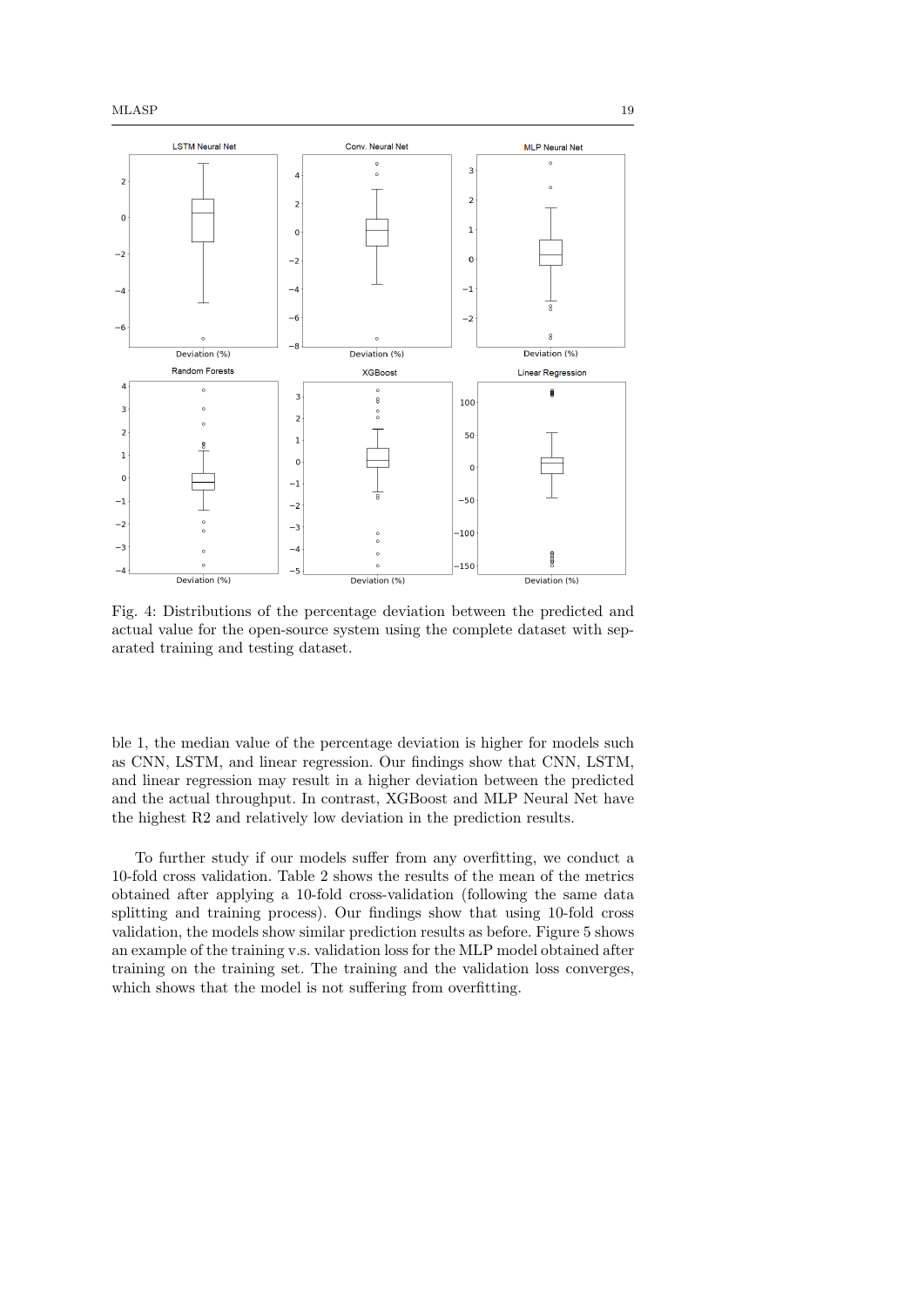<span id="page-19-0"></span>

Fig. 5: An example of train v.s. validation loss for the open-source system from the MLP Neural Net model results built using a subset of the complete dataset.

Our prediction models can predict the throughput of a system given a set of configuration parameter values with a very high accuracy. In particular, ML models such as XGBoost and MLP achieve the best prediction results, with a MAPE value that ranges from 0.81% to 8.2% and a low median percentage deviation. However, other ML models, such as linear regression, CNN, and LSTM have a lower prediction accuracy and a higher variation in the prediction results across the studied systems.

5.3 RQ2: What is the prediction accuracy by training the models using a small number of test runs with different configuration parameter values?

Motivation. As discussed in Section [2,](#page-4-0) running load tests can be resource intensive. Load testers may not be able to run a large number of tests with a wide range of configuration parameter values to build a capacity prediction model. Therefore, in this RQ, we investigate if we accurately predict the system throughput using the machine learning models that are trained using a smaller number of test runs. The results would give an insight on the test execution time that may be saved when using our approach to predict the system throughput given different configuration parameter values.

Approach. For the open-source system, we use a small subset (i.e., 30 test results) out of the total 900 test results. We randomly selected these 30 test results to build the models, and evaluated the models on several hundred of randomly selected test results from the remaining test results. We follow a similar process for the enterprise systems and use only a small subset of the test results to build models. To evaluate the models, the same as RQ1, we report the R2, MAE, and the percentage deviation between the predicted and actual throughput.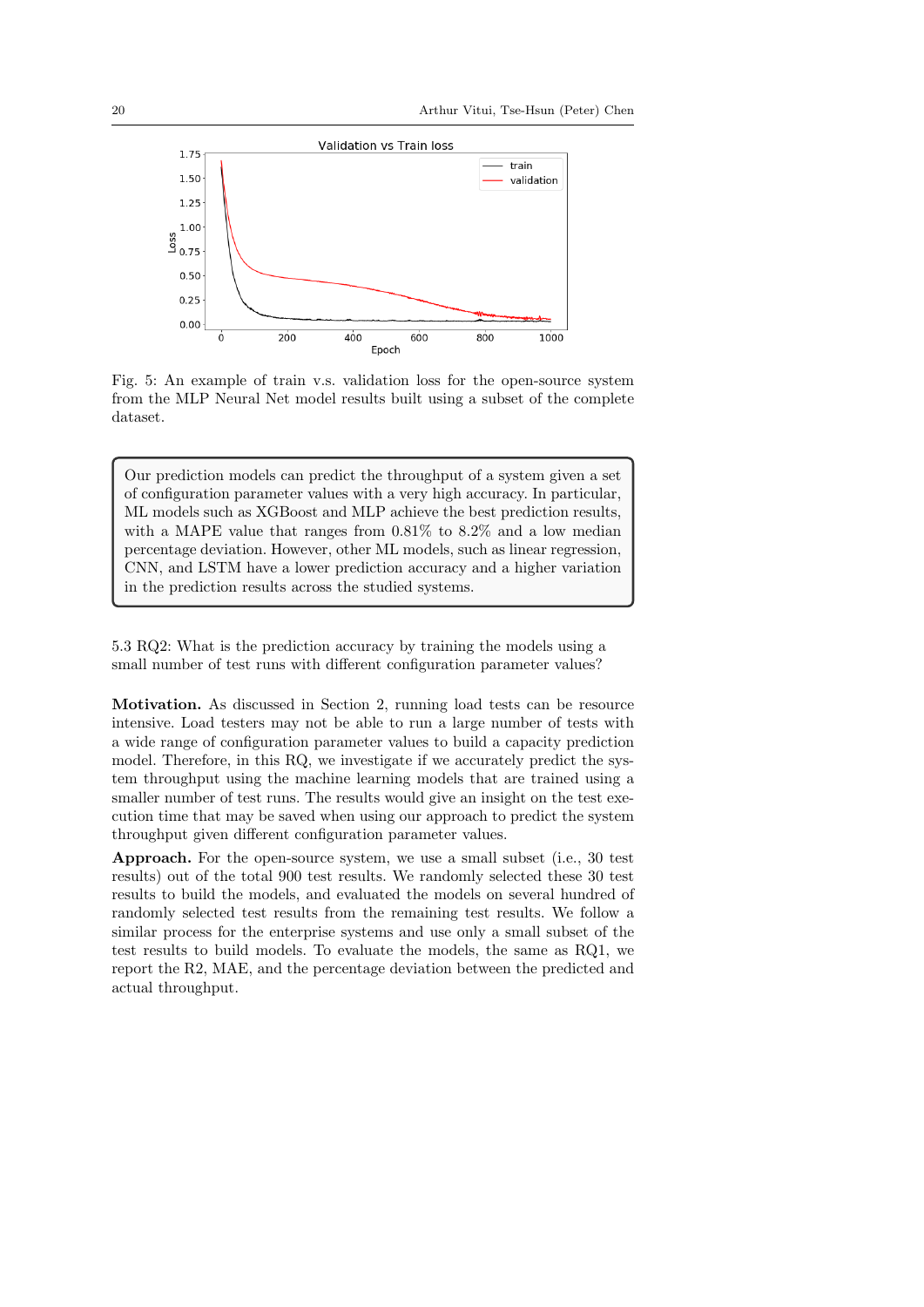| System<br>Type | Model          |         | $R2$ Score Median $(\%)$<br>Deviation | MAPE        | MAE MSE |                | RMSE   |
|----------------|----------------|---------|---------------------------------------|-------------|---------|----------------|--------|
| Open-Src.      | XGBoost        | 0.99889 | $0.5694\%$                            | $1.0672\%$  | 4,154   | 7.8966e7 8,886 |        |
|                | Random F.      | 0.99893 | $0.5315\%$                            | 1.4713 %    | 5,539   | 7.6122e7       | 8,724  |
|                | MLP NN         | 0.99953 | $2.1227\%$                            | 2.6546 %    | 4,392   | 3.3086e7       | 5,752  |
|                | <b>CNN</b>     | 0.96168 | $-2.2649\%$                           | 15.5894 %   | 29,567  | 2.7289e9       | 52,239 |
|                | LSTM NN        | 0.96830 | $-13.0955\%$                          | 14.7153 %   | 37,675  | 2.1557e9       | 46,430 |
|                | Linear Regr.   | 0.89828 | 10.4876 %                             | 36.4431 %   | 67,751  | 7.2433e9       | 85,108 |
|                | XGBoost        | 0.99159 | $0.0262\%$                            | 2.7578 %    |         |                |        |
|                | Random F.      | 0.94208 | $-0.6794\%$                           | $5.0949\%$  |         |                |        |
|                | MLP NN         | 0.98547 | $1.5053\%$                            | 5.7127 %    |         |                |        |
| Entprz. 1      | <b>CNN</b>     | 0.98269 | $1.3599\%$                            | 4.5767 %    |         |                |        |
|                | LSTM NN        | 0.90235 | 6.5161 $%$                            | 17.8877 %   |         |                |        |
|                | Linear Regr.   | 0.96475 | 8.4154 %                              | 14.4674 %   |         |                |        |
| Entprz. 2      | <b>XGBoost</b> | 0.99954 | $-1.0259\%$                           | 1.7781 %    |         |                |        |
|                | Random F.      | 0.99367 | $-1.2040\%$                           | 7.8301 %    |         |                |        |
|                | MLP NN         | 0.99192 | $7.1343\%$                            | 13.3365 %   |         |                |        |
|                | <b>CNN</b>     | 0.94616 | $-4.2667\%$                           | 36.1945 %   |         |                |        |
|                | LSTM NN        | 0.95059 | $-13.1491%$                           | 13.9580 %   |         |                |        |
|                | Linear Regr.   | 0.96084 | $2.5049\%$                            | $8.18635\%$ |         |                |        |

<span id="page-20-0"></span>Table 3: Model evaluation results when using a subset of the entire data with separated training and testing. We excluded the MAE, MSE and RMSE for the enterprise systems due to NDA.

Results. When training the models using only a subset of the test results, XGBoost achieves the best prediction results with the lowest variability compared to other ML models. Table [3](#page-20-0) shows the prediction results when using a subset of the test results to train the model. We find that, in general, the prediction accuracy has decreased compared to using the entire dataset. The MAE values for the open-source systems have increased to the range of 4,154 to 64,867, compared to 2,110 to 67,751 in RQ1. Similarly, the MAPE values for the open source systems range between 1.06% to 36.44% depending on the algorithm used to solve the regression problem, where lower values suggest a high accuracy of the predictions. In particular, XGBoost achieves a MAPE of 1.1% to 2.8%, which shows that the prediction result is comparable to when training the models using the entire data. Our findings show that even though the prediction performance has generally decreased, the models can still achieve good prediction results.

We find that some algorithms may be less stable (i.e., have a higher percentage deviation) compared to others (Table [3\)](#page-20-0). In particular, LSTM models are the least stable and have the highest median percentage deviation across all studied systems  $(-13\% \text{ to } 6.5\%).$  On the other hand, as shown in Figure [6,](#page-21-0) there are some test results in the open source system, where there is a very high percentage deviation between the predicted and the actual throughput (i.e., outliers in the box plot). Overall, XGBoost have the lowest MAPE and percentage deviation in the prediction results. Among all the models, XGBoost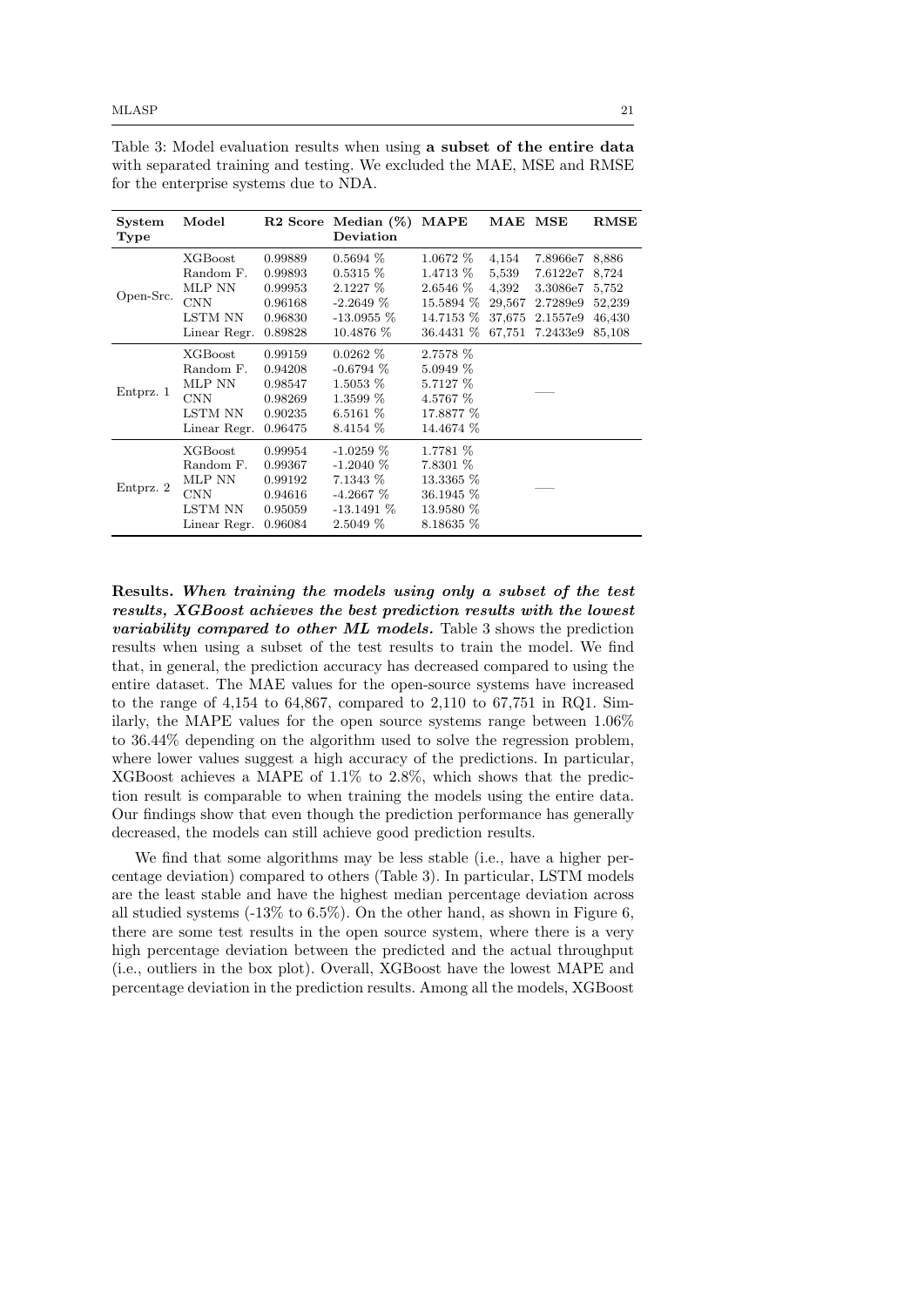<span id="page-21-0"></span>

Fig. 6: Distributions of the percentage deviation between the predicted and actual value for the open-source system using a subset of data to train the models.

achieves the best results when using a subset of test data to train the models. Table [4](#page-22-1) shows the results of the mean of the evaluation metrics when applying a leave-one-out cross-validation on the subset dataset. We find that, for some models (e.g., LSTM) the MAPE obtained in leave-one-out is very different from using a subset of training and testing. The findings show that, due to the smaller training and testing data, some models may have some issues of overfitting (i.e., different runs achieve varied results in leave-one-out). Nevertheless, XGBoost models achieve very similar results when using a separate training and testing dataset, and leave-one-out. Our finding shows that XG-Boost models give the best prediction results and are the most stable when using a subset of data for training. Future studies and practitioners may choose XGBoost models for capacity prediction if there is only limited training data.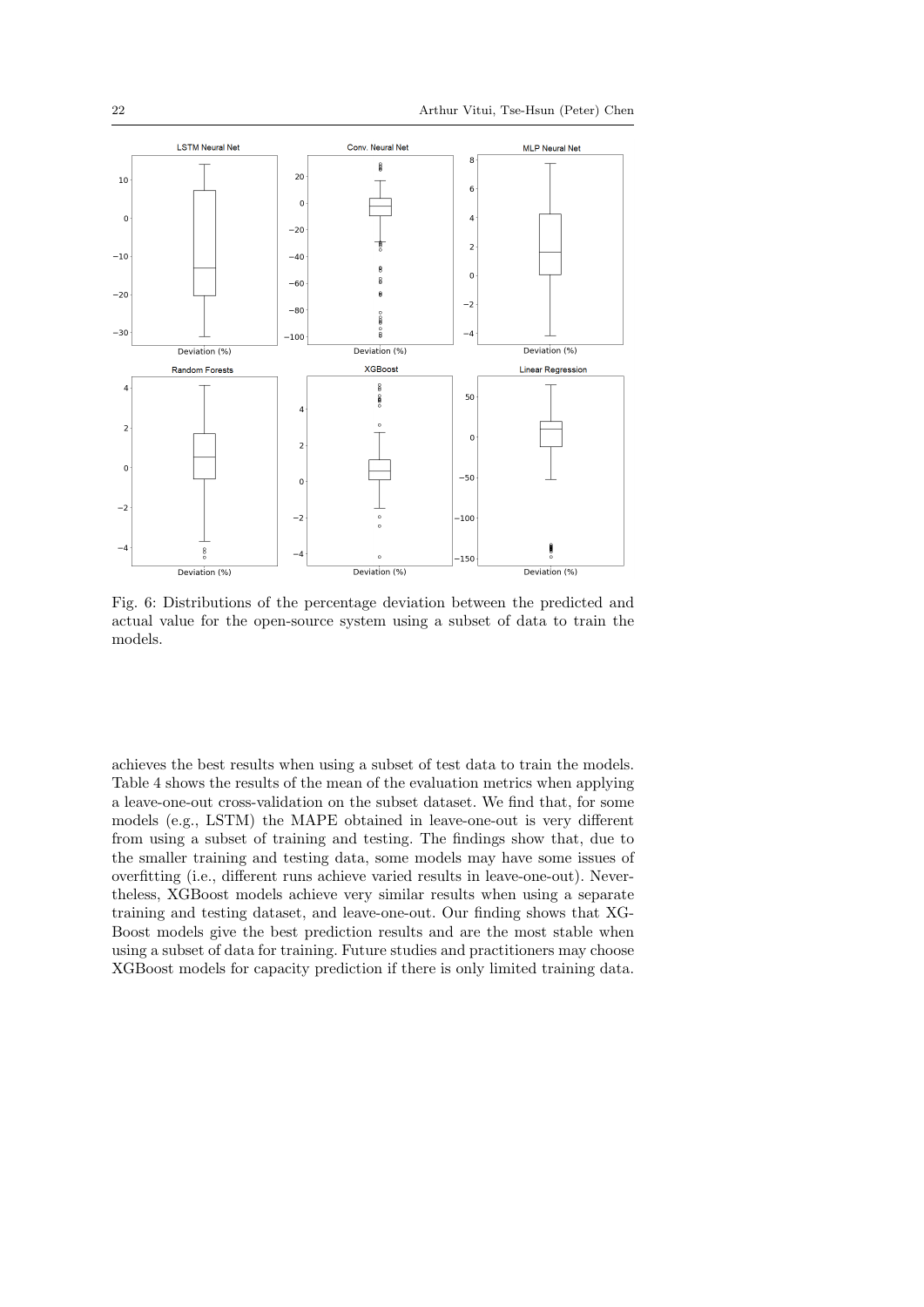<span id="page-22-1"></span>Table 4: Mean of model evaluation results when using a subset of the entire data with separated training and testing and leave-one-out cross-validation technique on the training dataset. We excluded the MAE, MSE and RMSE for the enterprise systems due to NDA.

| System<br>Type | Model                                                                          |                                                                | $R2$ Score Median $(\%)$<br>Deviation                                                | MAPE                                                                        | MAE MSE                                      |                                                                             | RMSE                                                   |
|----------------|--------------------------------------------------------------------------------|----------------------------------------------------------------|--------------------------------------------------------------------------------------|-----------------------------------------------------------------------------|----------------------------------------------|-----------------------------------------------------------------------------|--------------------------------------------------------|
| Open-Src.      | <b>XGBoost</b><br>Random F.<br>MLP NN<br><b>CNN</b><br>LSTM NN<br>Linear Regr. | 0.99883<br>0.99877<br>0.99660<br>0.88445<br>0.83048<br>0.89742 | $0.5632\%$<br>$0.7213\%$<br>$-4.0275\%$<br>$-4.8323\%$<br>$-33.5486\%$<br>$9.2974\%$ | $1.0795\%$<br>$1.5241\%$<br>7.8962%<br>23.8084 %<br>47.4998 %<br>36.4756 %  | 4,242<br>5,857<br>11,654<br>51,175<br>73,846 | 8.3032e7<br>8.7052e7<br>2.4191e8<br>8.2286e9<br>12.149e9<br>67,810 7.3047e9 | 9,092<br>9,252<br>14,454<br>87,672<br>90,930<br>85,466 |
| Entprz. 1      | <b>XGBoost</b><br>Random F.<br>MLP NN<br><b>CNN</b><br>LSTM NN<br>Linear Regr. | 0.96354<br>0.89339<br>0.91848<br>0.88238<br>0.89979<br>0.86504 | $0.0879\%$<br>$0.7440\%$<br>$1.9285\%$<br>$2.6036\%$<br>7.2277%<br>$9.6058\%$        | 3.6777 %<br>7.3675 %<br>5.7111 %<br>$7.0554\%$<br>25.8928 %<br>21.4257 %    |                                              |                                                                             |                                                        |
| Entprz. 2      | <b>XGBoost</b><br>Random F.<br>MLP NN<br><b>CNN</b><br>LSTM NN<br>Linear Regr. | 0.98516<br>0.94357<br>0.92409<br>0.88860<br>0.92140<br>0.82025 | $0.5902\%$<br>$0.7911\%$<br>$8.1647\%$<br>$-6.4085\%$<br>$-15.6541\%$<br>$3.0043\%$  | $2.0413\%$<br>13.3980 %<br>19.3214 %<br>48.8870 %<br>21.1542 %<br>11.4730 % |                                              |                                                                             |                                                        |

MLASP can still achieve great prediction results on the throughput when trained using a small subset of data (i.e., 3% of the open source data and a subset of the enterprise systems data). We also find that XGBoost gives the best prediction results (MAPE between 1% to 3% for all studied systems) with the most stable performance when the training data is smaller.

# <span id="page-22-0"></span>6 Discussions

In this section, we discuss the lessons that we learned from conducting the experiments and integrating the approach in the enterprise systems.

<span id="page-22-2"></span>6.1 Understanding and Verifying the Effect of Configuration Parameters

As also discussed in prior research [\(Li et al., 2018\)](#page-30-0), we find that developers may not know the effect of a configuration parameter once the system is deployed in a distributed and complex setting. As a result, load test engineers need to spend a significant amount of time testing the system under different configuration parameter values, which can be costly or even impossible. We find that by building the models, we could understand the importance of a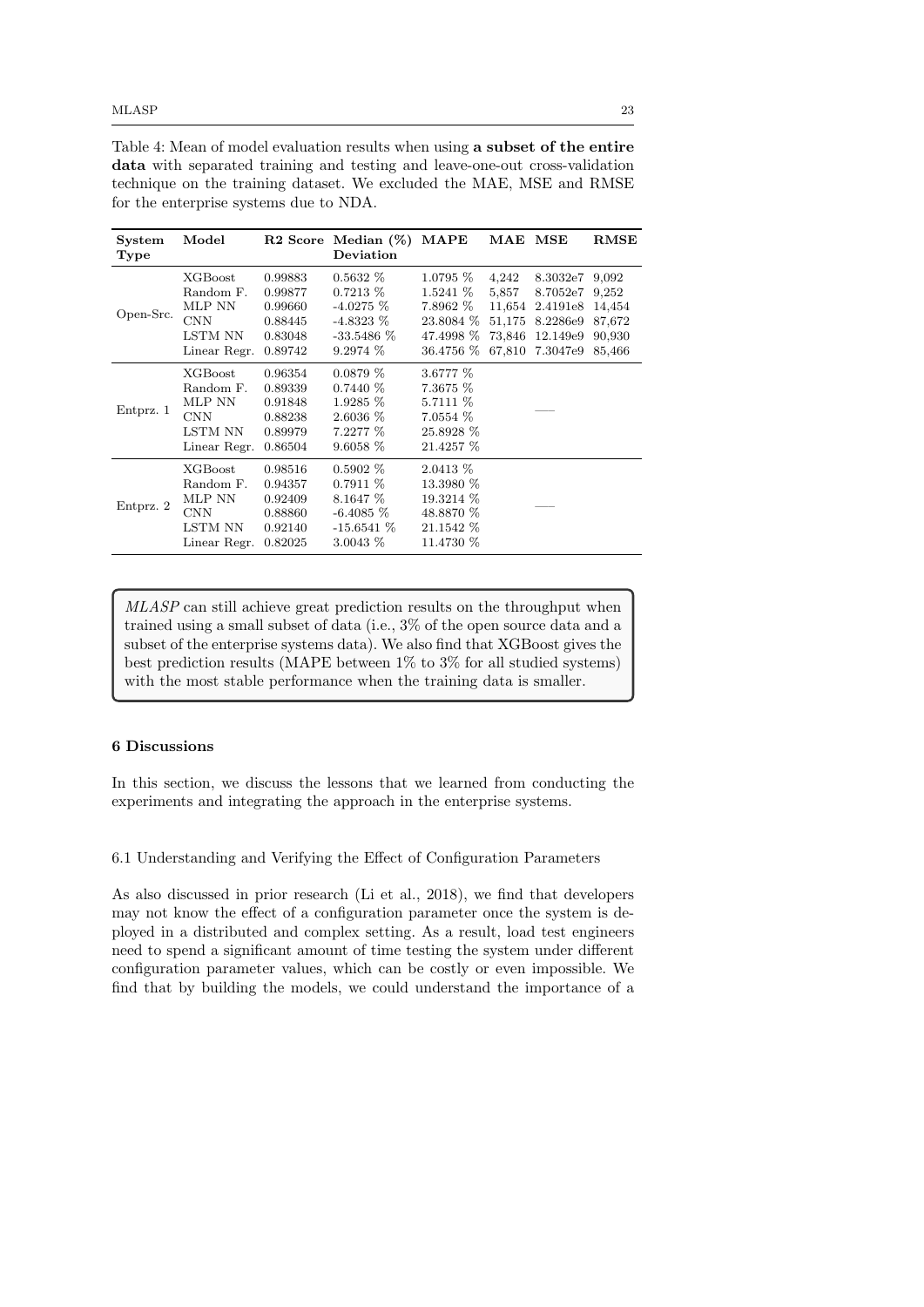certain feature (i.e., configuration parameter) in relation to the target variable (i.e., KPI), and detect upper boundaries that would produce the same results in the target (i.e., continue to increase the values would not have a significant effect on the KPI). For example, in the open-source system, we see that the throughput remains unchanged, once the number of background threads in a Kafka broker reaches a certain value. After examining the feature importance in the model, we find that the combinational effect of the configuration parameter is more important than a single configuration parameter. In addition to the number of threads, the model results also show that the message size is also an important feature. Our investigation finds that the overall input/output operations per second (IOPS) of the disk and network will greatly influence the total number of messages the system can process, regardless of how high we go with the number of background threads. By using MLASP, we can model the combinational effect of the configuration parameters and environment/deployment settings by running fewer load tests, and provide more suggestions to load test engineers and developers on the system capacity.

We found similar cases applicable for the enterprise systems. Namely, MLASP helps not only in the knowledge gain about the importance of the configuration parameters but also provide strong evidence on fine-tuning the scaling strategy. For example, knowing the IOPS limits and requirements for a certain system helps virtual machine allocation and relocation strategy for multi-tenant hardware inside the private cloud and data centre. The models can also help in the test automation procedure by reducing the number of tests that involve tuning/verifying less important configuration parameters, leading to an overall reduction of the load testing time. Overall, we find that MLASP can help with significant cost savings, and can also help make the CI process more streamlined and ensure more efficient load testing activity.

## 6.2 Integrating MLASP in Industrial Settings

There are different approaches to integrate MLASP in industrial settings, such as modifying the source code to include the self-monitoring and self-tuning functionalities. In the end,  $MLASP$  uses a non-intrusive approach for the data collection procedure and configuration parameter tuning. As discussed in Section [3,](#page-5-0) we calculate system throughput by leveraging readily available information. Our approach ensures that we need no additional changes on the system source code, and does not affect the testing activities that are part of the software development process of the enterprise systems. This non-intrusive approach was highly regarded by the project management team since it avoided adding additional cost in the project. This in turn avoided jeopardizing timely delivery plans and release roadmaps, which ultimately led to the integration of MLASP. Future studies may consider such a non-intrusive approach to increase the adoption of the developed approaches.

In addition to the great prediction results,  $MLASP$  also helps load test engineers identify the combination of configuration parameter values that yield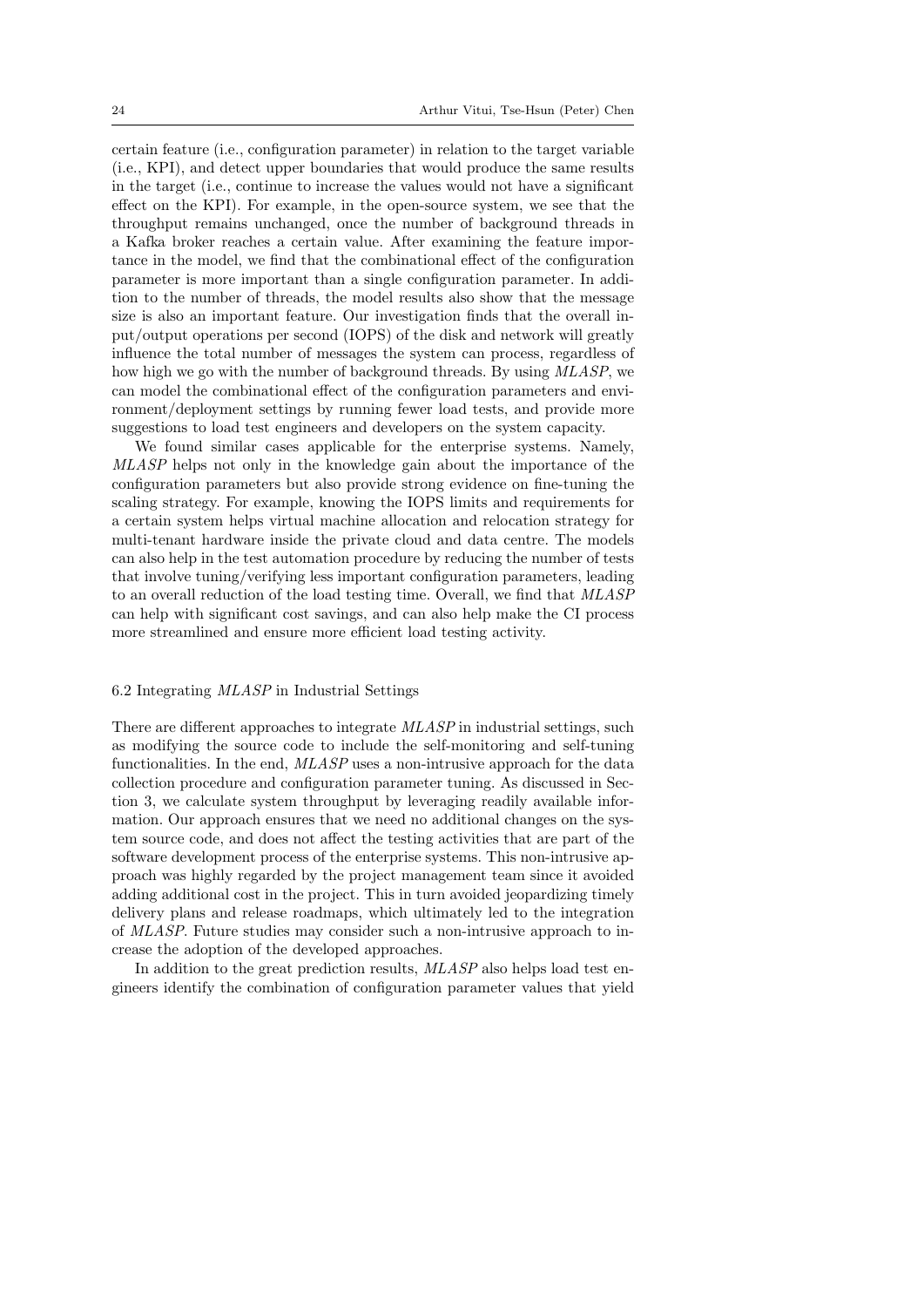a certain output. When integrating our approach with the industrial system, we discussed with our industrial partner (with project management and with technical personnel) on whether the models can be used for capacity planning, in addition to capacity prediction. For example, our industrial partner may be interested in knowing what would be the expected throughput if the number of deployed nodes decreases by two. If the model is able to make a good prediction result, by giving the trained models a set of variable values that one wishes to inquire about, the model can give an accurate estimated outcome. Namely, MLASP helps load test engineers model the scalability of the software system (e.g., the types and amount of resources that are needed to achieve a desired throughput, using a forecast on future traffic needs). Such inverse prediction/classification is commonly used in statistics and machine learning to understand the effect of the variable and help make business decisions [\(Aggarwal et al., 2010;](#page-28-6) [Chen et al., 2012;](#page-28-7) [Li et al., 2018\)](#page-30-0). MLASP also helps load test engineers identify possible physical limitations of the system hardware by studying the correlation between the features (i.e., configuration parameters) and the throughput, as discussed in Section [6.1.](#page-22-2) This information was also very helpful for reporting purposes to both management and development teams when simulating "what-if" scenarios. The results from these simulations pointed out the relationship between different parameters (underlying infrastructure and software configurations) and provided important insight to development teams on where improvement efforts could be focused in the next iteration. Project management also had a clearer perception of the roadmap and were able to create risk mitigation plans much faster (e.g. when to order additional hardware, and when and what communications should be given to the customer with respect to the roadmap).

Given the high interest from our industrial partner, we also ported this tool to use it with the open source system. We added the ported code to the public GitHub repository, sharing the data and algorithms [\(MLASP, 2020\)](#page-30-2).

During our integration process, we also provided enhancements to the existing load testing process by improving automation. In particular, we integrated the earlier-mentioned random configuration generator tool and the machine learning model training capability. Due to the NDA, we cannot disclose which tools are used in each phase by our industrial partner. Nevertheless, we provide a general depiction of the overall process and discuss a wide range of options for tools in each stage. The process diagram is presented in Figure [7.](#page-25-1)

The automated load testing portion is controlled by a random configuration generator which may be a script or an application written in any programming language. Alternatively, configurations may be retrieved from a persistent storage system that may be a database (e.g., MySQL, PostgreSQL, or NoSQL databases) or a file versioning system. The configurations are pushed by specialized tools (e.g., Ansible, Puppet, or Chef) or automated scripts to the controlled load driver and the test systems. The load is generated by using either custom developed applications or specialized tools (e.g., JMeter, Jenkins, or Soap-UI). Data is then collected in a non-intrusive fashion to a central location using specialized tools (e.g., Prometheus, InfluxDB, Logstash,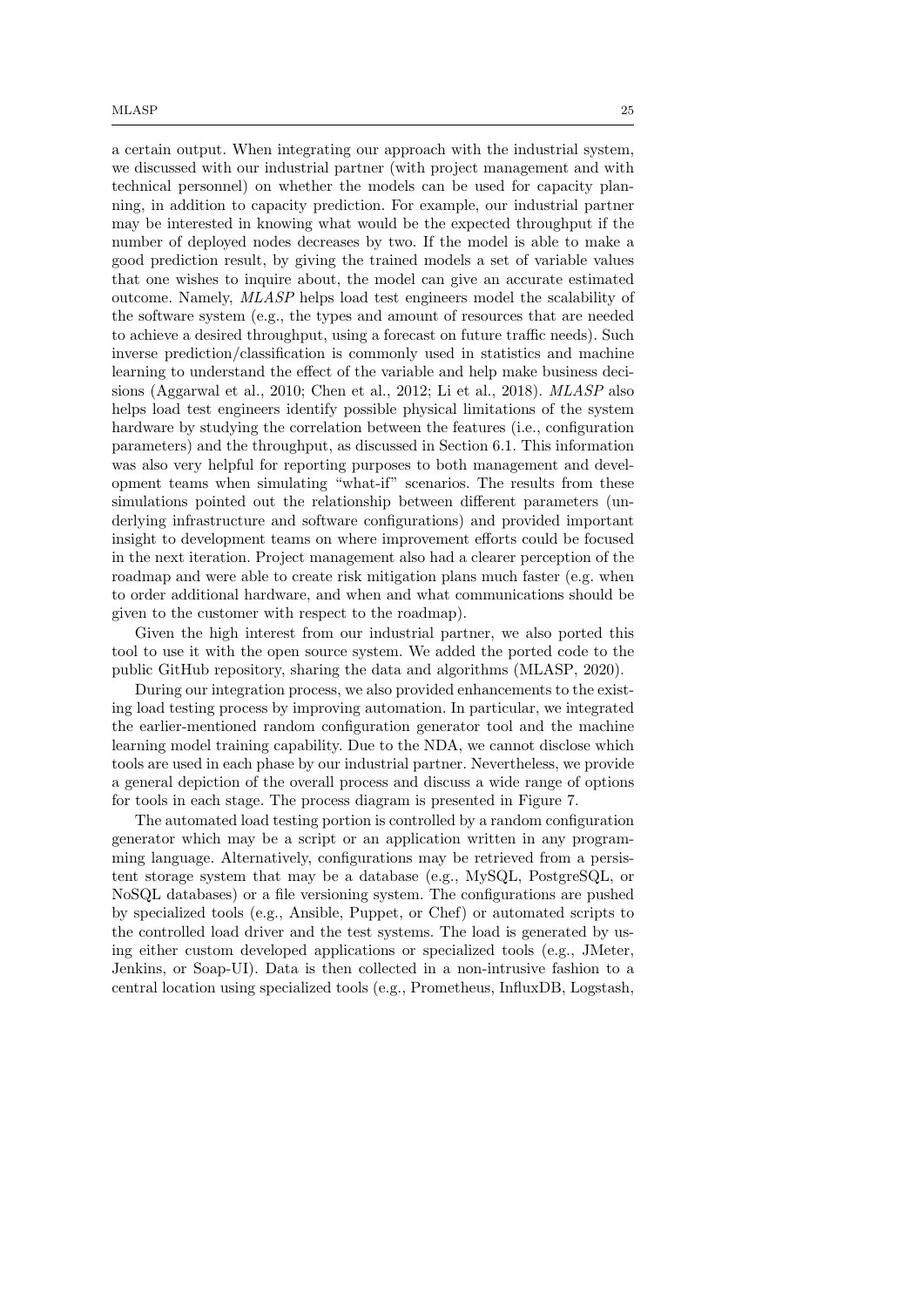<span id="page-25-1"></span>

Fig. 7: MLASP Complete Process with its three stages: (1) Automated Load Testing, (2) Feature Engineering and ML Training, and (3) Model On-Line Serving.

or Elasticsearch). The aggregations may be permanently stored in databases. The feature engineering pipeline shall extract and preprocess the data collected from the data lake. The preprocessed data will be used for training the machine learning models. Various tools are available for data collection, pre-processing, and model training: Apache Spark, DeepLearning4J, keras, scikit-learn, pandas, pytorch, tensorflow, theano, etc. Once a model is trained, the model may be deployed using frameworks such as Apache Spark, DeepLearning4J, Tensor-Serving, Seldon, Flask, KFServing, etc.

## <span id="page-25-0"></span>7 Threats to Validity

Internal validity. Since the enterprise systems are continuously evolving, changes in the source code may affect the throughput of a system. Therefore, we tried to use the same release of the system throughout the process to minimize the effect of new code changes. We did not use any system KPI metrics for the open-source system (e.g., CPU), as both the underlying hardware and virtual servers capabilities may experience some noises (e.g., context switch or garbage collection overhead). Therefore, we choose to model the KPI that may better reflect users' perception of a system (i.e., throughput).

External validity. We conducted our experiments on both open-source and enterprise systems. In the end,  $MLASP$  is well received by our industrial partner and the prototype is integrated with the software development process. Although we find that the results are similar for the studied systems, our results may not generalize to other systems.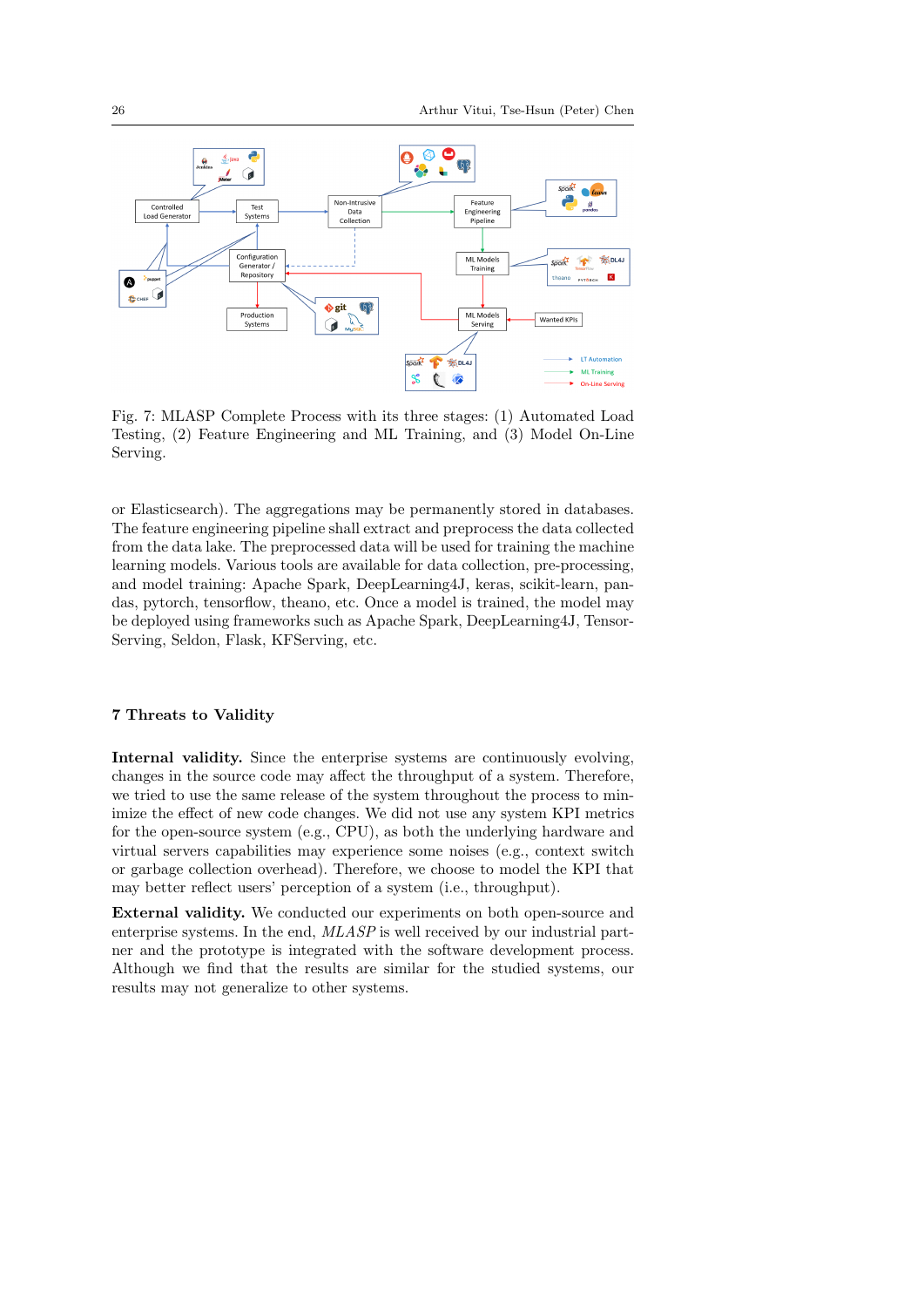Construct validity. As found by prior studies [\(Ha and Zhang, 2019;](#page-29-3) [Ng,](#page-30-10) [2004\)](#page-30-10), parameters in machine learning models may affect the model performance. Therefore, in our experiments, we applied semi-automated analysis to tune a wide range of model parameters using a validation set. Other possible issues with machine learning models are multicollinearity and overfitting. To mitigate the risk, we split the data into training, validation, and testing set to avoid training biases. We also applied different regularization methods to reduce the possibility of overfitting. Our prediction results on external test datasets show that our prediction results are still very good and are similar to the results of the models when applied on the validation set. Thus, the models are not suffering from the problem of overfitting.

## <span id="page-26-0"></span>8 Related work

Tuning configuration parameter values for software systems used in opensource and commercial solutions has been of great interest in the research community over the years. Previous research can be grouped in the following categories [\(Bao et al., 2018a\)](#page-28-0):

- Analytical optimizations using mathematical models to calculate the effect of configuration parameters, often used in the early development cycles of a software system [\(Chen et al., 2016;](#page-29-6) [Sayyad et al., 2013\)](#page-30-1).
- Measurement based configuration optimization relying on statistical approaches [\(Guo et al., 2013,](#page-29-4) [2017\)](#page-29-5).
- Search based configuration optimization black box optimization problem using search algorithms [\(Li et al., 2018\)](#page-30-0).
- Learning based configuration optimization make use of various machine learning techniques [\(Bao et al., 2018a;](#page-28-0) [Ha and Zhang, 2019;](#page-29-3) [Sayyad et al.,](#page-30-1) [2013\)](#page-30-1).

Prior studies by Guo et al. [\(Guo et al., 2013,](#page-29-4) [2017\)](#page-29-5) use statistical learning approaches to predict system performance given a random sample of various sets of system configuration parameter values. However, these methods focus on tuning binary system configuration parameters. With recent advances in Neural Networks, some of earlier state of the art approaches have been tested against more modern algorithms. Ha and Zhang [\(Ha and Zhang, 2019\)](#page-29-3) have proposed a novel approach, called DeepPerf, for performance prediction using Deep Sparse Neural Networks. Alongside the novel approach, which includes a strategy for hyper-parameter search, they also compare the performance of their approach with existing state of the art methodologies on 11 open-source systems. The proposed method outperforms other existing approaches. In our paper, we focus on the aspects of large-scale load testing and the predicted capacity of the system which is formed of many different components, given a set of configuration parameter values. Similar to DeepPerf, our configuration parameters include both numeric and binary. In contrast with our work, DeepPerf, focuses on finding optimal configuration parameter values for a single instance of a component, where we focus on predicting system capacity at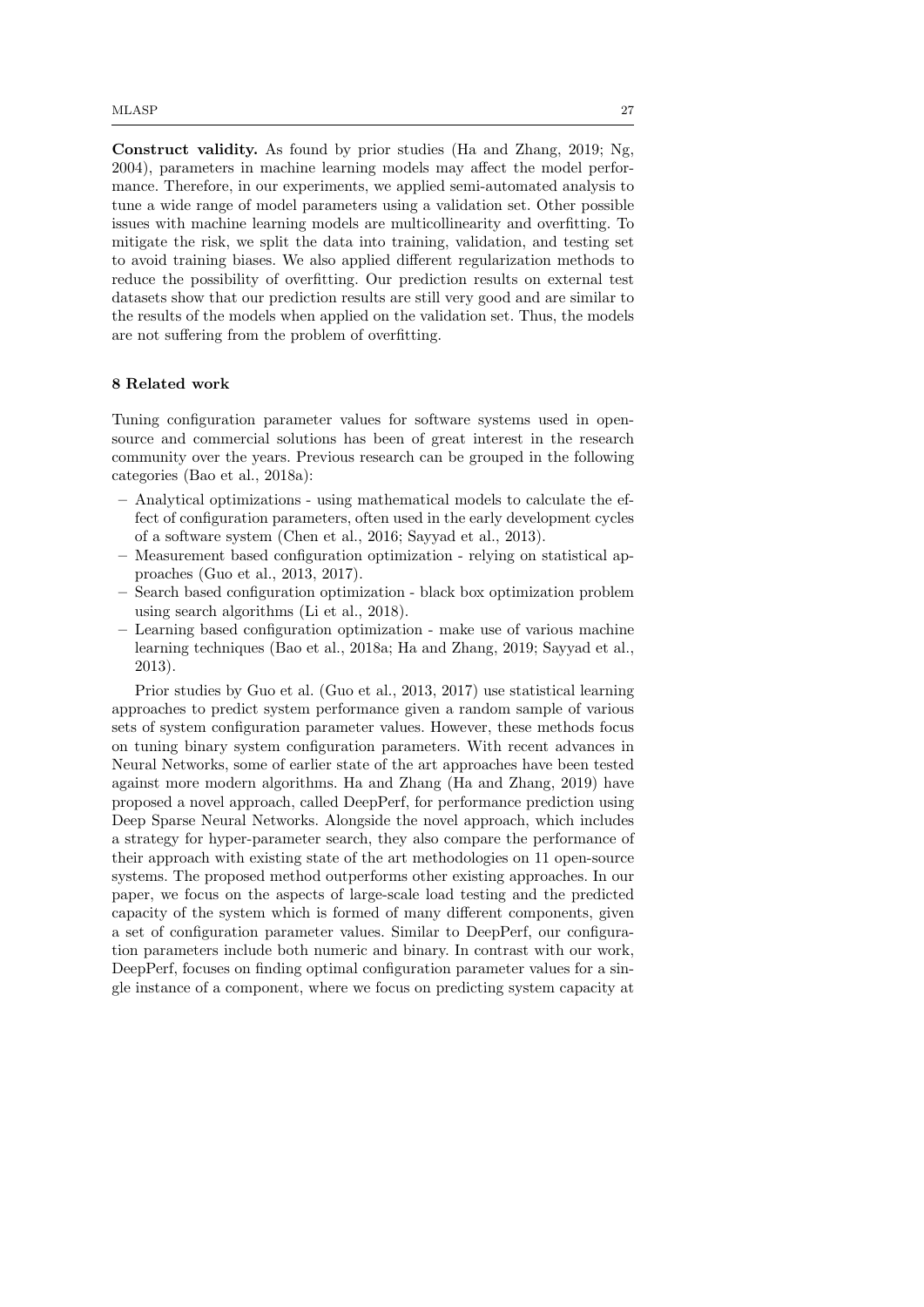a larger scale (e.g., our tests may take hours to run). We also consider various environment and deployment settings as part of the configuration. More importantly, we conducted our experiment in an industrial setting, and reported our experience on adopting MLASP in practice, instead of focusing only on open-source systems. It is noteworthy to mention that in an industrial setting the source code of the software systems is not always available. In addition, profiling or sampling source code execution is not possible due to significant performance overhead. Although design documents are sometimes available, the accent is on system integration aspects (e.g., block diagrams). Lower level design documents (i.e., software design documents) are often not available. Considering these aspects, a white-box approach is not always possible, or possible only to a certain extent.

Other work focused on determining the selection of optimal configuration parameter values. Sayyad et al. [\(Sayyad et al., 2013\)](#page-30-1) proposed an approach called IBEA (Indicator-Based Evolutionary Algorithm) for finding the optimum configuration models for very large software systems with thousands of parameters (e.g. the Linux kernel). They used heuristics to determine a subset of configuration affecting a part of a system. Chen et al. [\(Chen et al., 2016\)](#page-29-6) analyze logs to uncover system execution. They model the execution using Petri net to recommend caching configuration. Bao et al. [\(Bao et al., 2018a\)](#page-28-0) proposed an approach called AutoConfig for automated configuration of distributed message systems (DMS). Although their work is centred around DMS such as Apache Kafka [\(Apache, 2019\)](#page-28-1) and RabbitMQ [\(Rabbit MQ, 2020\)](#page-30-14), the algorithm may be extended for other systems. Li et al. [\(Li et al., 2018\)](#page-30-0) share their experience on working with an industrial partner to include autonomic computing capabilities to reduce human intervention on performance configuration tuning. Their approach can find the optimal configuration parameter values dynamically in real-time. Different from prior studies, our approach consider the entire set of configuration parameters and we focus on assisting load testers with capacity prediction, rather than finding optimal configuration for every component making the software system. In addition, we also propose a blueprint for test pipelines integration.

## <span id="page-27-0"></span>9 Conclusions

The goals of load testing are to ensure that the system behaves correctly under load (e.g., simulated real world usage) and help load test engineers and developers evaluate system performance profile (i.e., capacity). As a result, an important task for load test engineers is to understand the system capacity under different configuration settings. However, there may be hundreds of different configuration parameters in a large-scale system, which makes it impossible for load test engineers to cover all combinations of the configuration parameter values. In this paper, we propose an approach, called MLASP, to help load test engineers determine the key performance indicators (KPIs), such as throughput, given a set of configuration parameter values and en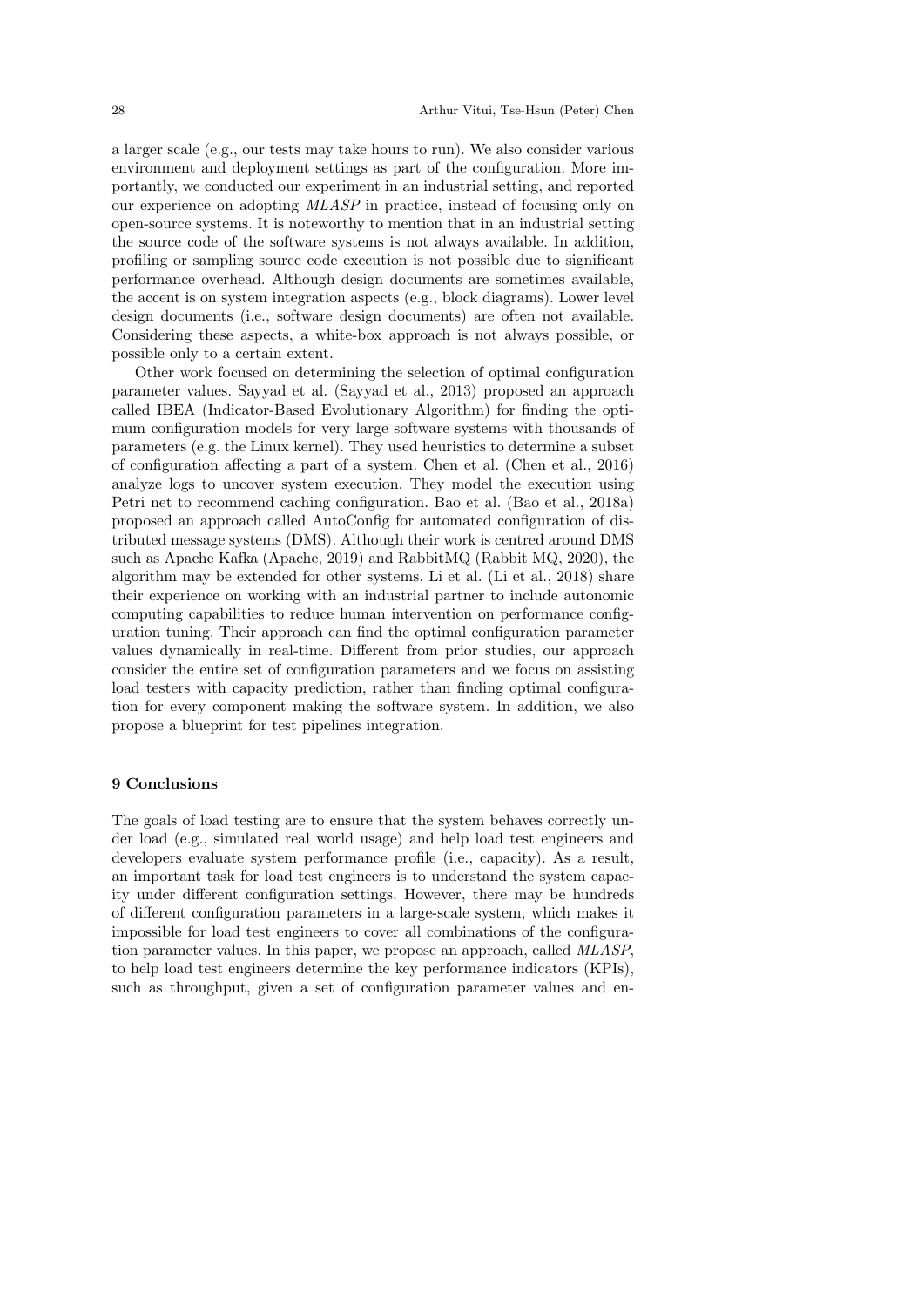vironment settings. MLASP leverages machine learning models and use the values of configuration parameters as input features and predict the expected throughput, used in capacity planning for production environments. MLASP uses a non-instructive approach to collect data from the systems, which in turn helps with the adoption of the MLASP in practice. We evaluated MLASP on two large-scale enterprise systems developed by Ericsson Inc., and one popular open-source system (Apache Kafka). We find that MLASP can predict the system throughput with a very high accuracy (with R2 values above 0.9 and the percentage deviation between the predicted and the actual throughput value is less than  $1\%$ ). We also find that by using only a small subset of data (e.g., 3% of the open-source test results), we can still achieve a great prediction accuracy. Our approach is well received by our industry partner and the prototype is being integrated in an industrial setting. We also document our experience on applying MLASP at Ericsson and the lessons that we learned.

## Acknowledgement

We want to thank Ericsson for providing access to the enterprise systems that we used in our case study. The findings and opinions expressed in this paper are those of the authors and do not necessarily represent or reflect those of Ericsson and/or its subsidiaries and affiliation. Our results do not in any way reflect the quality of Ericsson's products.

#### References

- <span id="page-28-6"></span>Aggarwal C, Chen C, Han J (2010) The inverse classification problem. Journal of Computer Science and Technology 25:458–468
- <span id="page-28-5"></span>ALQahtani AH, Whyte A (2016) Estimation of life-cycle costs of buildings: regression vs artificial neural network
- <span id="page-28-1"></span>Apache (2019) Apache kafka - a distributed streaming platform. Https://kafka.apache.org/
- <span id="page-28-0"></span>Bao L, Liu X, Xu Z, Fang B (2018a) Autoconfig: Automatic configuration tuning for distributed message systems. In: Proceedings of the 33rd ACM/IEEE International Conference on Automated Software Engineering, ASE 2018
- <span id="page-28-2"></span>Bao L, Liu X, Xu Z, Fang B (2018b) Autoconfig: automatic configuration tuning for distributed message systems. In: Proceedings of the 33rd ACM/IEEE International Conference on Automated Software Engineering, ASE 2018, pp 29–40

<span id="page-28-3"></span>Breiman L (2001) Random forests. Machine learning 45(1):5–32

- <span id="page-28-4"></span>Chen T, Guestrin C (2016) Xgboost: A scalable tree boosting system. In: Proceedings of the 22nd acm sigkdd international conference on knowledge discovery and data mining, pp 785–794
- <span id="page-28-7"></span>Chen TH, Thomas SW, Nagappan M, Hassan AE (2012) Explaining software defects using topic models. In: Proceedings of the 9th IEEE Working Conference on Mining Software Repositories, MSR '12, p 189198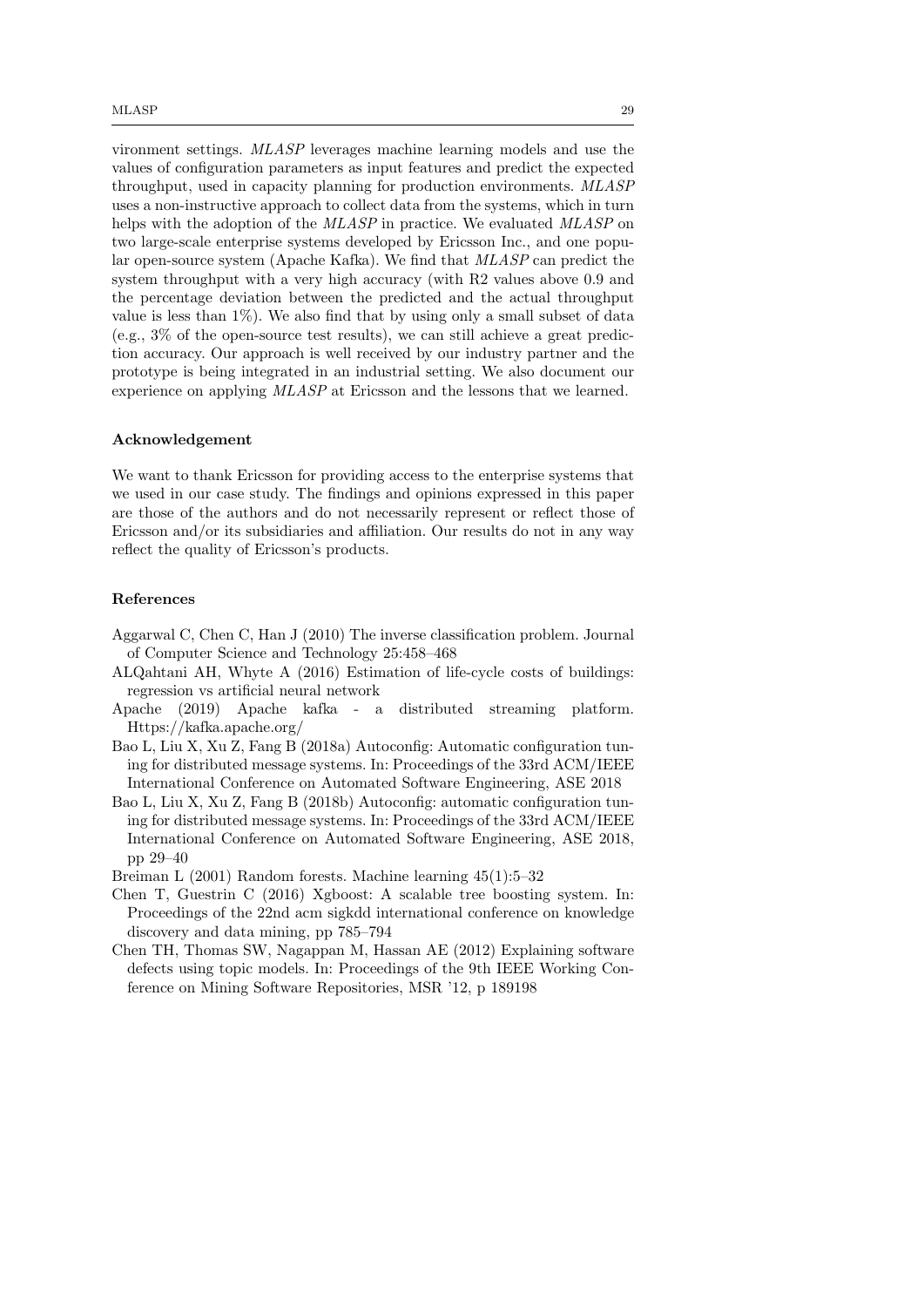- <span id="page-29-6"></span>Chen TH, Shang W, Hassan AE, Nasser M, Flora P (2016) Cacheoptimizer: Helping developers configure caching frameworks for hibernate-based database-centric web applications. In: Proceedings of the 24th ACM SIG-SOFT International Symposium on Foundations of Software Engineering, FSE 2016, p 666677
- <span id="page-29-2"></span>Chen TH, Syer MD, Shang W, Jiang ZM, Hassan AE, Nasser M, Flora P (2017) Analytics-driven load testing: An industrial experience report on load testing of large-scale systems. In: 2017 IEEE/ACM 39th International Conference on Software Engineering: Software Engineering in Practice Track (ICSE-SEIP), pp 243–252
- <span id="page-29-7"></span>Cloudera Documentation (2018) Configuring apache kafka for performance and resource management. Https://docs.cloudera.com/documentation/kafka/latest/topics/kafka performance.html
- <span id="page-29-8"></span>Confluent Blogs (2017) Optimizing your apache kafka deployment. Https://www.confluent.io/blog/optimizing-apache-kafka-deployment/
- <span id="page-29-14"></span>Ergen T, Kozat SS (2017) Online training of lstm networks in distributed systems for variable length data sequences. IEEE transactions on neural networks and learning systems 29(10):5159–5165
- <span id="page-29-0"></span>FastCompany (2016) How one second could cost Amazon 1.6 billion sales. [http://www.fastcompany.com/1825005/](http://www.fastcompany.com/1825005/how-one-second-could-cost-amazon-16-billion-sales) [how-one-second-could-cost-amazon-16-billion-sales](http://www.fastcompany.com/1825005/how-one-second-could-cost-amazon-16-billion-sales), last accessed March 3 2016.
- <span id="page-29-9"></span>Friedman L, Wall M (2005) Graphical views of suppression and multicollinearity in multiple linear regression. The American Statistician 59:127–136, DOI 10.1198/000313005X41337
- <span id="page-29-11"></span>Garcia Asuero A, Sayago A, Gonzalez G (2006) The correlation coefficient: An overview. Critical Reviews in Analytical Chemistry - CRIT REV ANAL CHEM 36:41–59, DOI 10.1080/10408340500526766
- <span id="page-29-13"></span>Giulli A, Pal S (2017) Deep Learning with Keras. Packt Publishing Ltd.
- <span id="page-29-4"></span>Guo J, Czarnecki K, Apel S, Siegmund N, Wasowski A (2013) Variabilityaware performance prediction: A statistical learning approach. 2013 28th IEEE/ACM International Conference on Automated Software Engineering (ASE) pp 301–311
- <span id="page-29-5"></span>Guo J, Yang D, Siegmund N, Apel S, Sarkar A, Valov P, Czarnecki K, Wasowski A, Yu H (2017) Data-efficient performance learning for configurable systems. Empirical Software Engineering 23:1826–1867
- <span id="page-29-3"></span>Ha H, Zhang H (2019) Deepperf: Performance prediction for configurable software with deep sparse neural network. In: Proceedings of the 41st International Conference on Software Engineering, ICSE 19, pp 1095–1106
- <span id="page-29-10"></span>Harrell FE (2006) Regression Modeling Strategies. Springer-Verlag, Berlin, Heidelberg
- <span id="page-29-1"></span>Jiang ZM, Hassan AE (2015) A survey on load testing of large-scale software systems. IEEE Transactions on Software Engineering 41(11):1091–1118
- <span id="page-29-12"></span>Lathuilire S, Mesejo P, Alameda-Pineda X, Horaud R (2019) A comprehensive analysis of deep regression. IEEE Transactions on Pattern Analysis and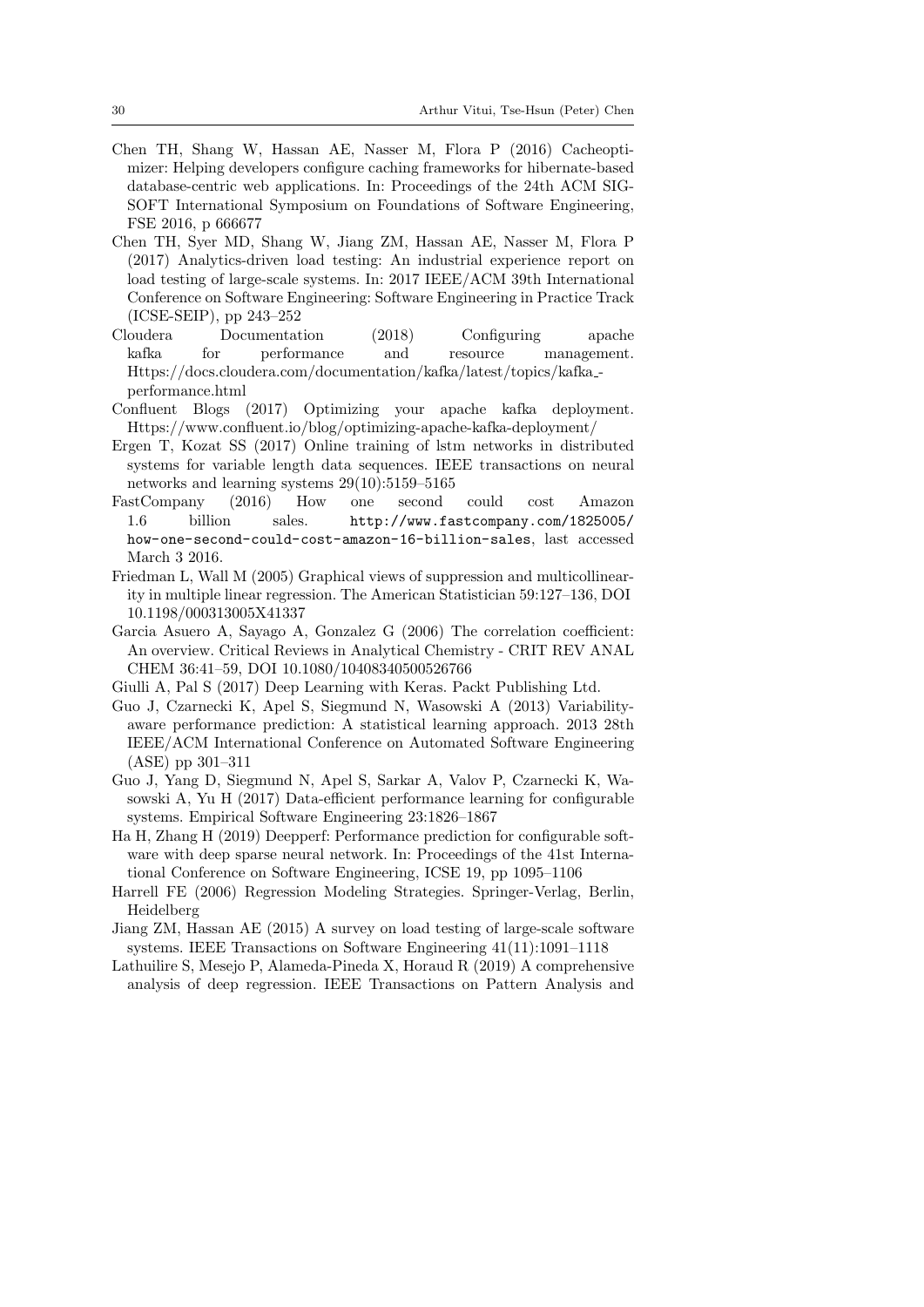Machine Intelligence pp 1–1

- <span id="page-30-3"></span>Le Noac'h P, Costan A, Boug L (2017) A performance evaluation of apache kafka in support of big data streaming applications. In: 2017 IEEE International Conference on Big Data (Big Data), pp 4803–4806
- <span id="page-30-0"></span>Li H, Chen THP, Hassan AE, Nasser M, Flora P (2018) Adopting autonomic computing capabilities in existing large-scale systems: An industrial experience report. In: Proceedings of the 40th International Conference on Software Engineering: Software Engineering in Practice, ICSE-SEIP '18, pp 1–10
- <span id="page-30-2"></span>MLASP (2020) Mlasp - open source system experimental data. Https://github.com/SPEAR-SE/mlasp
- <span id="page-30-7"></span>Montero-Manso P, Athanasopoulos G, Hyndman RJ, Talagala TS (2020) Fforma: Feature-based forecast model averaging. International Journal of Forecasting  $36(1):86-92$
- <span id="page-30-10"></span>Ng AY (2004) Feature selection, l1 vs. l2 regularization, and rotational invariance. In: Proceedings of the Twenty-First International Conference on Machine Learning, Association for Computing Machinery, New York, NY, USA, ICML 04, p 78, DOI 10.1145/1015330.1015435, URL [https:](https://doi.org/10.1145/1015330.1015435) [//doi.org/10.1145/1015330.1015435](https://doi.org/10.1145/1015330.1015435)
- <span id="page-30-12"></span>Nigam K, Lafferty J, McCallum A (1999) Using maximum entropy for text classification. In: IJCAI-99 workshop on machine learning for information filtering, Stockholom, Sweden, vol 1, pp 61–67
- <span id="page-30-8"></span>Pan B (2018) Application of xgboost algorithm in hourly pm2.5 concentration prediction. IOP Conference Series: Earth and Environmental Science 113:012127, DOI 10.1088/1755-1315/113/1/012127
- <span id="page-30-14"></span>Rabbit MQ (2020) Rabbit mq - an open source message broker system. Https://www.rabbitmq.com/
- <span id="page-30-1"></span>Sayyad AS, Ingram J, Menzies T, Ammar H (2013) Scalable product line configuration: A straw to break the camels back. In: Proceedings of the 28th IEEE/ACM International Conference on Automated Software Engineering, IEEE Press, ASE13, p 465474
- <span id="page-30-6"></span>SciKit-Learn (2019) Scikit learn - machine learning in python. Https://pypi.org/project/psutil
- <span id="page-30-4"></span>Singh BK, Verma K, Thoke AS (2015) Investigations on impact of feature normalization techniques on classifier's performance in breast tumor classification. International Journal of Computer Applications 116:11–15
- <span id="page-30-5"></span>Sola J, Sevilla J (1997) Importance of input data normalization for the application of neural networks to complex industrial problems. Nuclear Science, IEEE Transactions on 44:1464 – 1468, DOI 10.1109/23.589532
- <span id="page-30-11"></span>Tibshirani R (2011) Regression shrinkage selection via the lasso. Journal of the Royal Statistical Society Series B 73:273–282, DOI 10.2307/41262671
- <span id="page-30-9"></span>Wöllmer M, Eyben F, Schuller B, Douglas-Cowie E, Cowie R (2009) Datadriven clustering in emotional space for affect recognition using discriminatively trained lstm networks. In: Proc. Interspeech 2009, Brighton, UK, pp 1595–1598
- <span id="page-30-13"></span>Xu Y, Goodacre R (2018) On splitting training and validation set: A comparative study of cross-validation, bootstrap and systematic sampling for